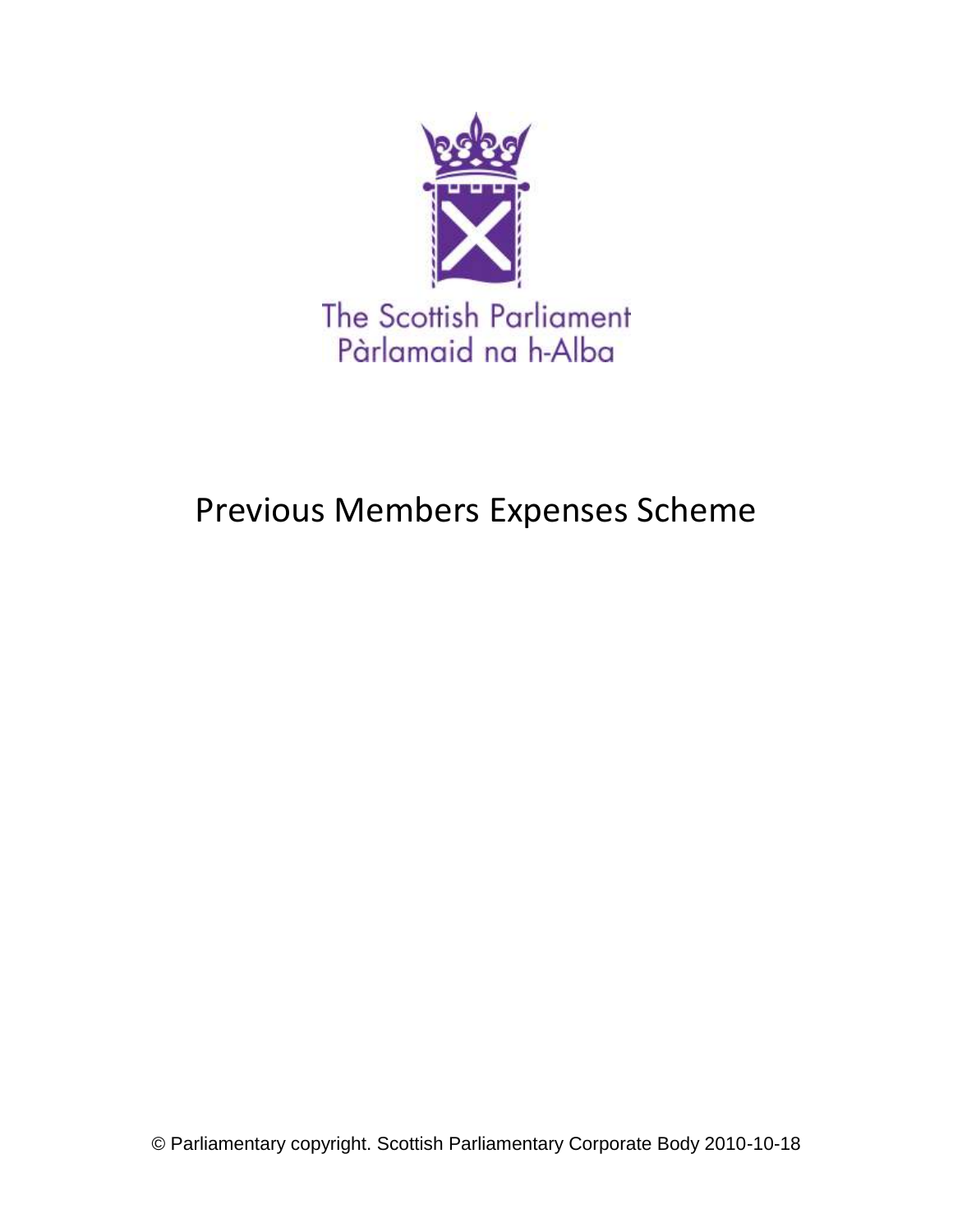## **CONTENTS**

- [1. General Rules](#page-3-0)
- [2. Accommodation](#page-3-1)
- [3. Staff Costs](#page-3-2)
- [4. Office Costs](#page-3-3)
- [5. Cost of Travel](#page-4-0)
- [6. Disability](#page-4-1)
- [7. Additional Expenses](#page-4-2)
- [8. Winding Up](#page-4-3)
- [9. Definitions](#page-4-4)

Annex A - [Groups of constituencies for entitlement to accommodation in Edinburgh](#page-27-0) Annex B – [Constituencies and regions for entitlement to overnight accommodation](#page-28-0)  [outside Edinburgh](#page-28-0) [Schedule of Rates](#page-29-0) Register of employment of close family members (17KB pdf[\)](http://www.scottish.parliament.uk/msp/MSPAllowances/indexPrev09.htm#rates) Guidance on the new Expenses Scheme (267KB pdf)

That the Parliament recognises that the Scottish Parliamentary Corporate Body ("the SPCB") commissioned and received a report from an independent review panel on the reimbursement of expenses for Members of the Scottish Parliament, notes the SPCB's responsibility to present a scheme to Parliament, and therefore;

(a) by virtue of sections 81(2) and (5)(b) and 83(5) of the Scotland Act 1998

- i. confers functions on the SPCB to pay allowances to members in respect of expenses or costs incurred in each financial year in accordance with the Reimbursement of Members' Expenses Scheme ("the Scheme") annexed as Annex 1 to this resolution and confers other functions on the SPCB as specified in the Scheme;
- ii. determines that the various limits on expenses or costs under the Scheme are as set out in the Schedule of Rates annexed as Annex 2 to this resolution and that such limits are applicable until the SPCB exercises its power under the Scheme to uprate or vary them;
- iii. determines that the Scheme shall come into effect on 1 October 2008 , subject to any arrangements made under sub-paragraph (vi);
- iv. directs the SPCB to make such arrangements as it may consider necessary or expedient to allow transition from the Members' Allowances Scheme agreed to by resolution of the Parliament on 21 June 2001 ("the Previous Scheme") to the Scheme, including, but not limited to, continuing in force any provisions of the Previous Scheme beyond 1 October 2008, making apportionments between the Previous Scheme and the Scheme or making arrangements for particular cases or particular classes of case as appropriate;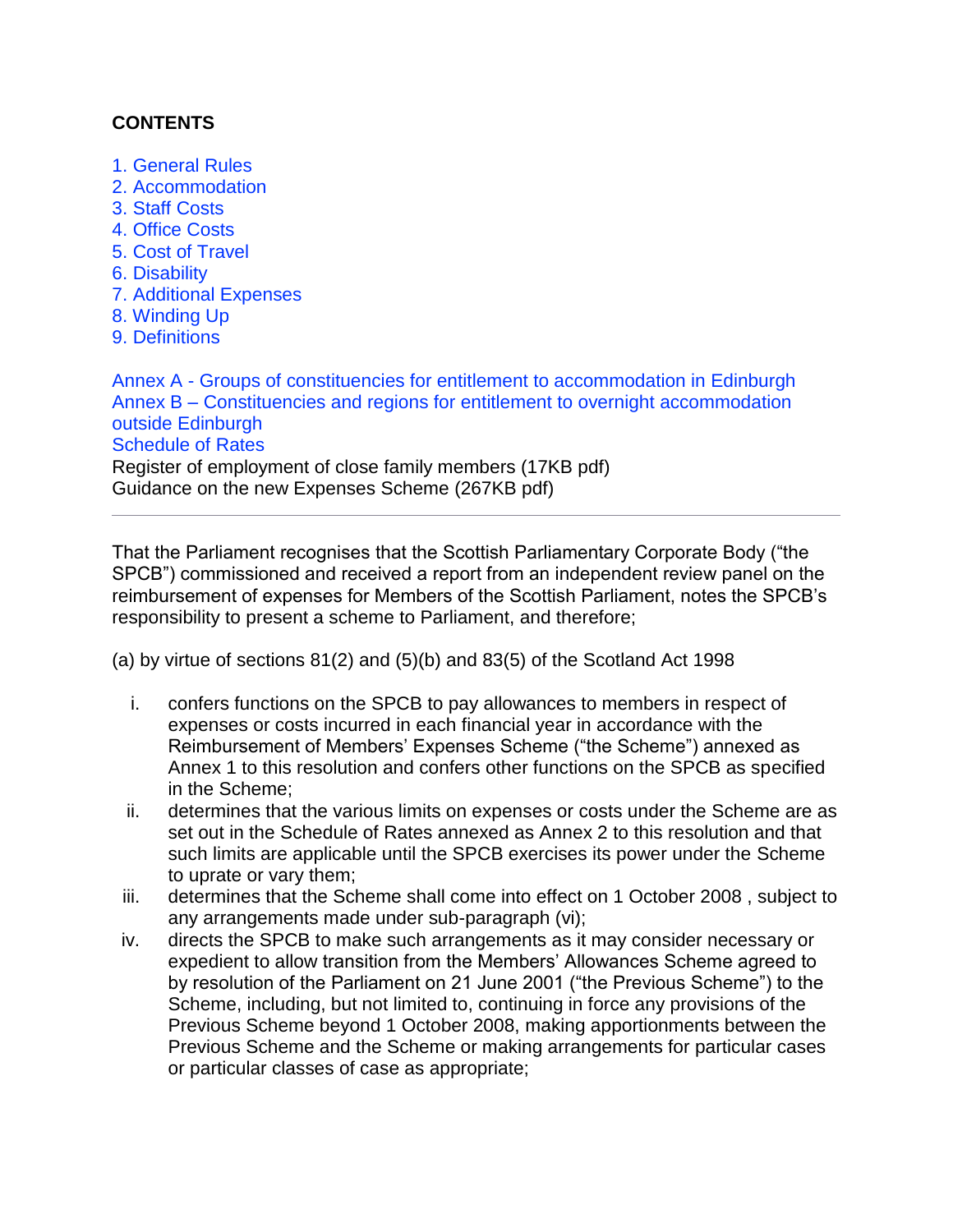- v. directs the SPCB that any transitional arrangements which it determines under sub-paragraph (iv) shall end not later than 31 March 2011 ; and
- vi. directs the SPCB to make such arrangements as it may consider necessary or expedient to apply the limit on entitlement to reimbursement of staff salary costs with effect from a date before 1 October 2008, whether by adjusting the amount of the Members' Support Allowance under the Previous Scheme or by backdating reimbursement of staff salary costs under the Scheme;

(b) rescinds, with effect from 1 October 2008 , the Resolution of the Parliament of 21 June 2001 in relation to the Equipment and Furniture Scheme;

(c) subject to any arrangements made under paragraph (a) above, rescinds, with effect from 1 October 2008 , the Resolution of the Parliament of 21 June 2001 in relation to the Previous Scheme.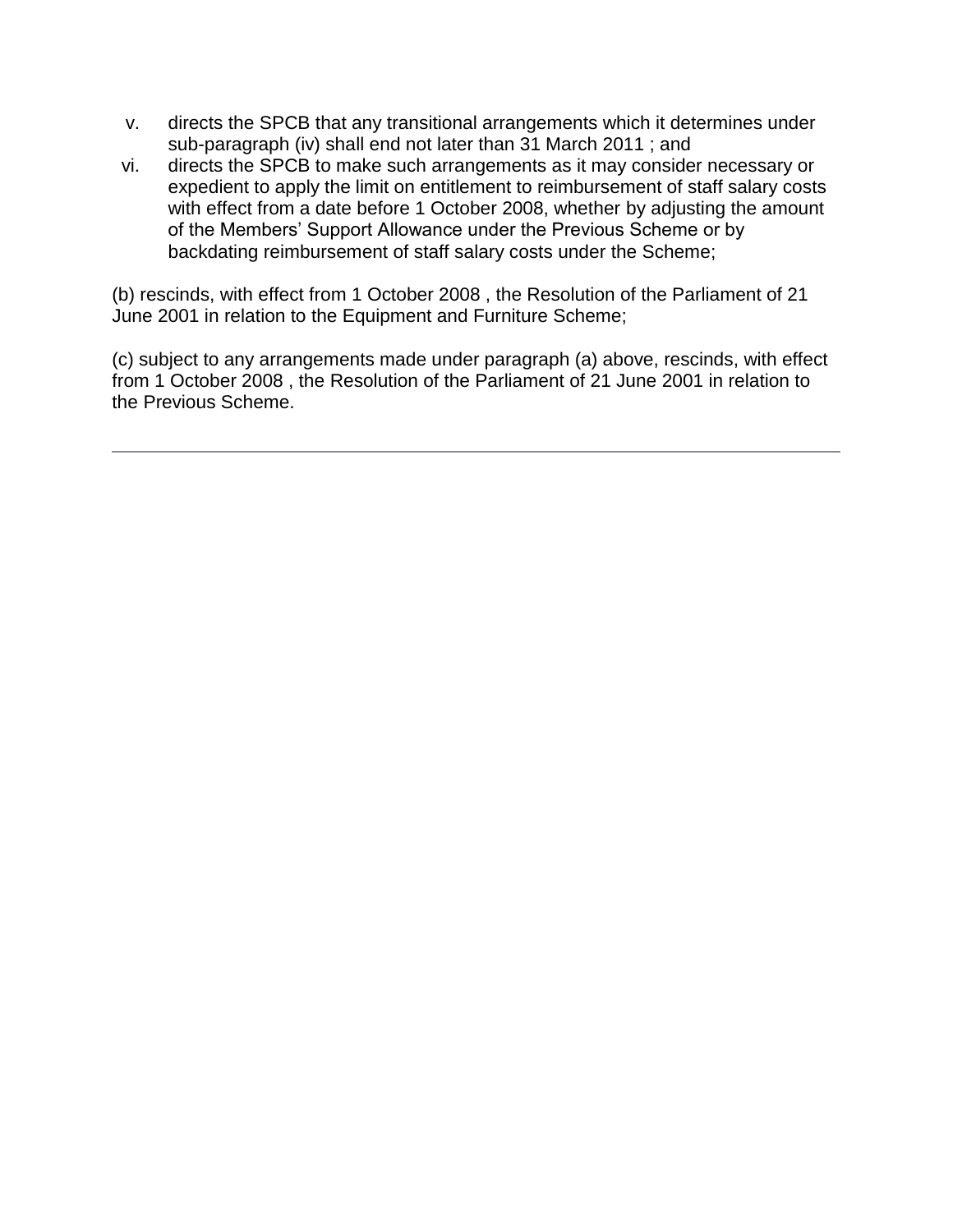## **ANNEX 1 TO THE RESOLUTION**

This is the Reimbursement of Members' Expenses Scheme referred to in the foregoing resolution.

## **REIMBURSEMENT OF MEMBERS' EXPENSES SCHEME**

## **CONTENTS**

## <span id="page-3-0"></span>**[1. GENERAL RULES](#page-4-5)**

- [1.1 The Principles of the](#page-5-0) Scheme
- [1.2 Administration of the Scheme](#page-6-0)
- [1.3 Publication of Expenses](#page-7-0)
- [1.4 Submission of Claims and Verification of Expenditure](#page-7-1)
- [1.5 Review of Decisions and Improper Claims](#page-8-0)
- [1.6 Virement](#page-8-1)
- [1.7 Pools](#page-9-0)
- [1.8 Miscellaneous Provisions](#page-9-1)

## <span id="page-3-1"></span>**[2. ACCOMMODATION](#page-9-2)**

- [2.1 Accommodation in Edinburgh](#page-10-0)
- [2.2 Overnight Accommodation outside Edinburgh](#page-11-0)

## <span id="page-3-2"></span>**[3. STAFF COSTS](#page-12-0)**

- [3.1 Introduction](#page-12-1)
- [3.2 Staff Salary Costs](#page-12-2)
- [3.3 Employer's National Insurance and Employer's Pension Contributions](#page-13-0)
- [3.4 Temporary Staff Cover Costs](#page-13-1)
- [3.5 Incidental and Ancillary Employment Costs](#page-14-0)
- [3.6 Redundancy Costs](#page-14-1)
- [3.7 Employment of Close Family Members](#page-15-0)

# <span id="page-3-3"></span>**[4. OFFICE COSTS](#page-3-3)**

[4.1 Introduction](#page-16-0)

[4.2 Reimbursement of Office Costs for Members who Establish and Run](#page-16-1)  [Local Parliamentary Offices](#page-16-1)

[4.3 Reimbursement of Office Costs for Members who do](#page-18-0) not Establish [and Run Local Parliamentary Offices](#page-18-0)

- [4.4 Members Working from Home](#page-18-1)
- [4.5 Telecommunications Costs](#page-19-0)
- [4.6 Surgery Advertising](#page-19-1)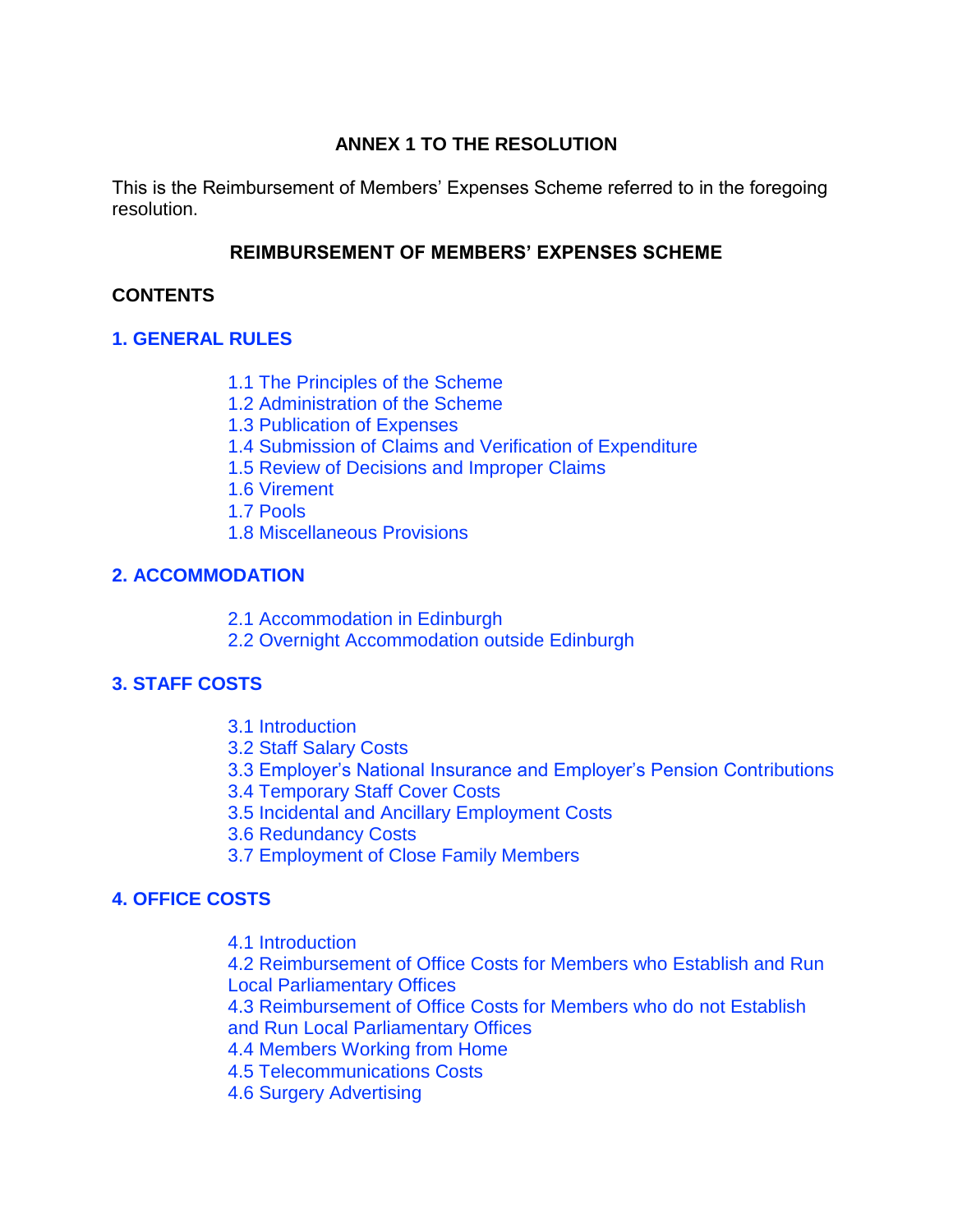#### <span id="page-4-0"></span>**[5. COST OF TRAVEL](#page-19-2)**

#### <span id="page-4-1"></span>**[6. DISABILITY](#page-4-1)**

#### <span id="page-4-2"></span>**[7. ADDITIONAL EXPENSES](#page-21-0)**

- [7.1 Interpretation, Translation and Similar Costs](#page-22-0)
- [7.2 Exceptional Expenses](#page-22-1)

#### <span id="page-4-3"></span>**[8 WINDING-UP](#page-22-2)**

- [8.1 Introduction](#page-23-0)
- [8.2 Staff Costs](#page-23-1)
- [8.3 Staff Redundancy](#page-23-2)
- [8.4 Office Winding-Up Costs](#page-24-0)
- [8.5 Time Limit for Submission of Claims](#page-24-1)

#### <span id="page-4-4"></span>**[9. DEFINITIONS](#page-24-2)**

#### **ANNEXES**

- A. [Groups of Constituencies For Entitlement To Accommodation in Edinburgh](#page-27-0)
- <span id="page-4-5"></span>B. [Constituencies and Regions For Entitlement To Overnight Accommodation](#page-28-0)  [Outside Edinburgh](#page-28-0)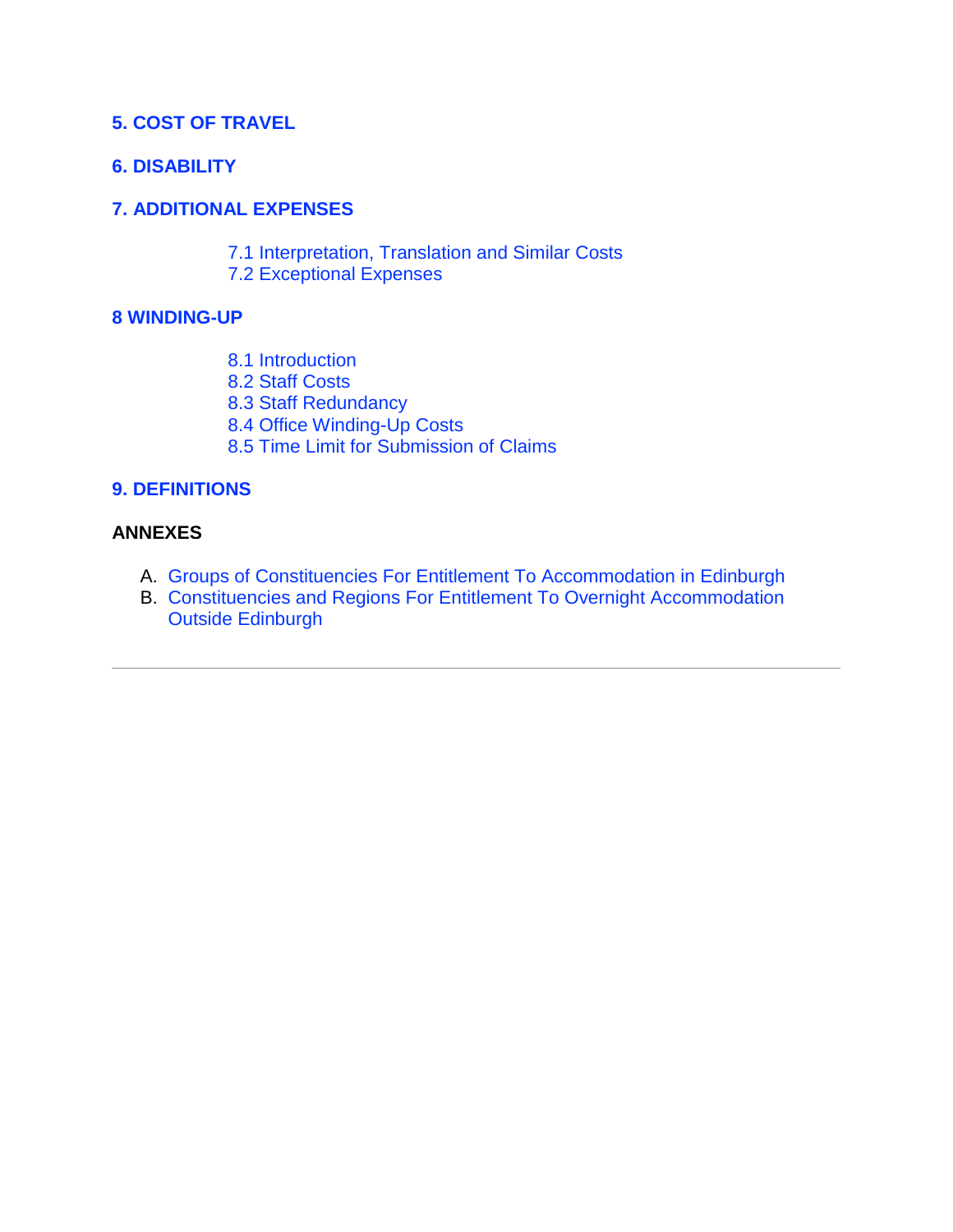# **SECTION 1 - GENERAL RULES**

## <span id="page-5-0"></span>**1.1 THE PRINCIPLES OF THE SCHEME**

- 1.1.1 In submitting a claim, a member shall:-
- (a) act in accordance with the Scheme Principles;
- (b) comply with the rules of the Scheme; and
- (c) have regard to any guidance issued by the SPCB under paragraph 1.2.2(c).
- 1.1.2 The Principles of the Scheme are:-

#### **Objectivity**

- A member is entitled to reimbursement of expenses which have been incurred only for the purpose of carrying out parliamentary duties.
- A member shall not submit a claim unless the member is satisfied that the expenses represent value for money and were incurred having due regard to efficiency and effectiveness.

#### **Accountability**

- A member is personally accountable for a claim, even if the member delegates the administration of the claim to others.
- A member is entitled to reimbursement of expenses only if the claim is supported by receipts or other documentation confirming the expenditure, unless otherwise determined by the SPCB.

#### **Openness**

 A member shall be open and transparent as respects expenses claimed under the Scheme.

#### **Integrity**

- A member shall ensure that a claim is in compliance with the Scheme.
- A member shall not submit a claim which relates to party political activity and a member shall not enter into any arrangement which could give rise to a benefit to a party political organisation.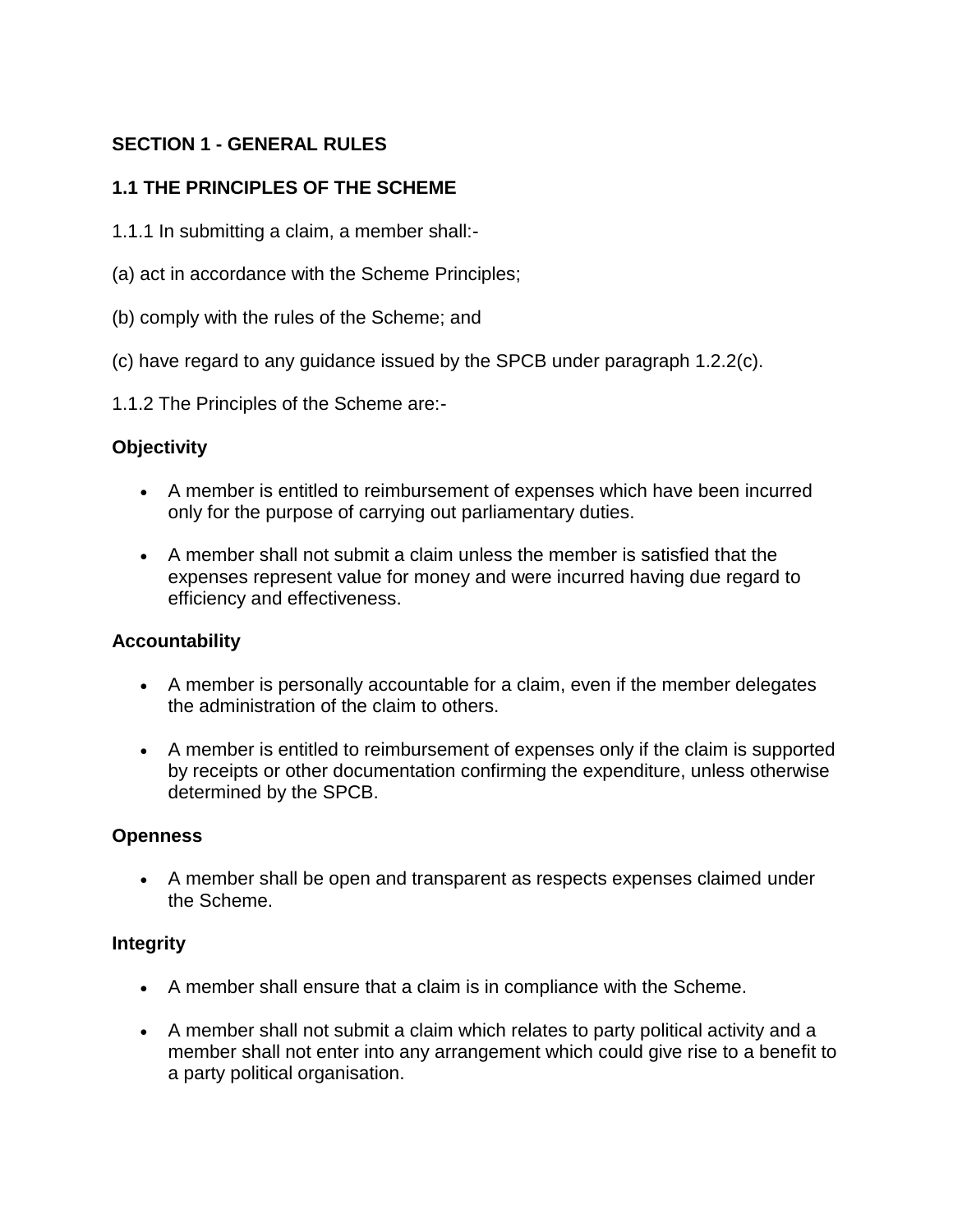#### **Selflessness**

 A member shall ensure that any claim is submitted solely in respect of the performance of parliamentary duties and is not submitted in order to gain financial or other benefit for the member or any other person.

#### **Honesty**

• A claim shall be made in good faith.

#### **Leadership**

• In complying with the rules of the Scheme and the Scheme Principles, a member shall lead by example to strengthen public trust in the Scheme.

#### **Equality**

All members have equal formal and legal status

1.1.3 The SPCB shall exercise its functions under the Scheme so as best to promote and achieve conformity with the Scheme Principles.

#### <span id="page-6-0"></span>**1.2 ADMINISTRATION OF THE SCHEME**

1.2.1 The Scheme is to be administered by the SPCB.

1.2.2 In exercising its functions under the Scheme, the SPCB may make such arrangements as it sees fit for administration of the Scheme and for determining any claims and may, in particular:-

(a) prescribe the form and manner in which claims are submitted and the manner in which claims are verified;

(b) on the submission of a claim by a member, reimburse expenses incurred by that member;

(c) issue guidance to members on the operation of the Scheme;

(d) prescribe time limits for the submission of claims and determine the consequences of failure to comply with any such time limits; and

(e) do anything else which the SPCB considers necessary or expedient in connection with the administration of the Scheme.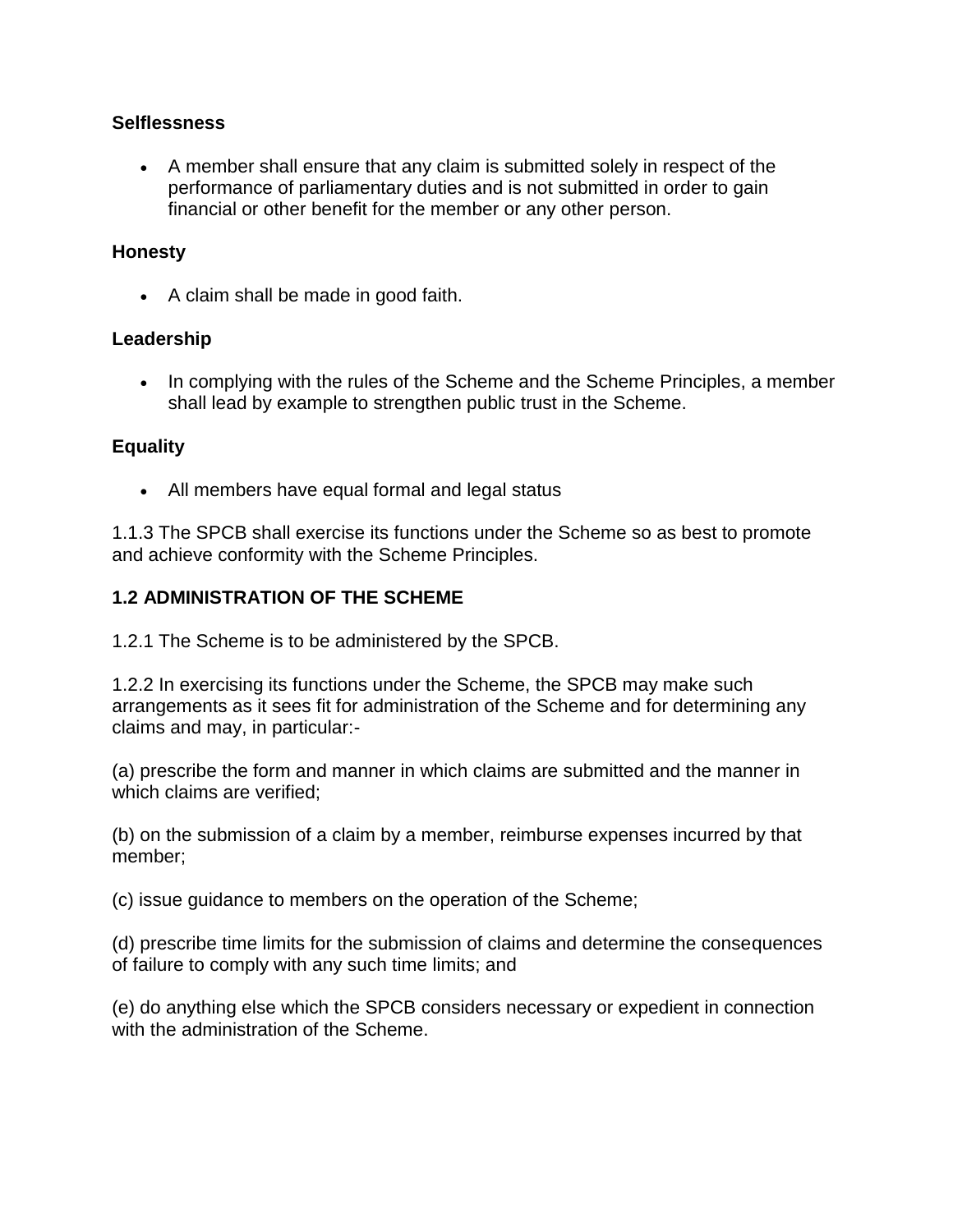1.2.3 In determining any matter under the Scheme the SPCB shall, in particular, consider whether a member has had regard to guidance issued under paragraph  $1.2.2(c)$ .

1.2.4 For each financial year the SPCB shall uprate the various limits on expenses or costs which can be reimbursed under the Scheme, having regard to such indices as the SPCB considers appropriate. Such increases shall apply from 1 April in any financial year.

1.2.5 The limits on the reimbursement of accommodation costs under paragraph 2.1.7, staff salary costs under paragraph 3.2.1 and office costs under paragraphs 4.2.3 and 4.2.4 shall be rounded up to the nearest £100 at each uprating under paragraph 1.2.4.

1.2.6 The SPCB may at any time review the limits on the reimbursement of office costs under paragraphs 4.2.3, 4.2.4 and 4.2.7 and may, following such a review, apply such variation to those limits as it considers appropriate. Any such variation shall apply from 1 April in any financial year.

1.2.7 Where any changes are enacted in respect of constituencies or regions following a review by the Boundary Commission for Scotland , the SPCB may amend such references to constituencies and regions in this Scheme as it considers necessary to give effect to those changes.

# <span id="page-7-0"></span>**1.3 PUBLICATION OF EXPENSES**

1.3.1 The SPCB shall publish information on expenses reimbursed to members under the Scheme in such form and at such intervals as the SPCB may determine.

## <span id="page-7-1"></span>**1.4 SUBMISSION OF CLAIMS AND VERIFICATION OF EXPENDITURE**

1.4.1 Where a member is entitled to reimbursement of expenses or costs under the Scheme, the member shall complete and authenticate any form or other documentation provided or required by the SPCB.

1.4.2 Where a member is required to apply to the SPCB for reimbursement of any expenses or costs under the Scheme:-

(a) in advance of incurring any such expenses or costs, a member shall submit an application to the SPCB for approval of such expenses or costs in such form as the SPCB may require;

(b) the SPCB may grant its approval for reimbursement of such expenses or costs to such extent as it considers appropriate; and

(c) following such approval and once any such expenses or costs have been incurred by the member, the member shall complete and authenticate any form or other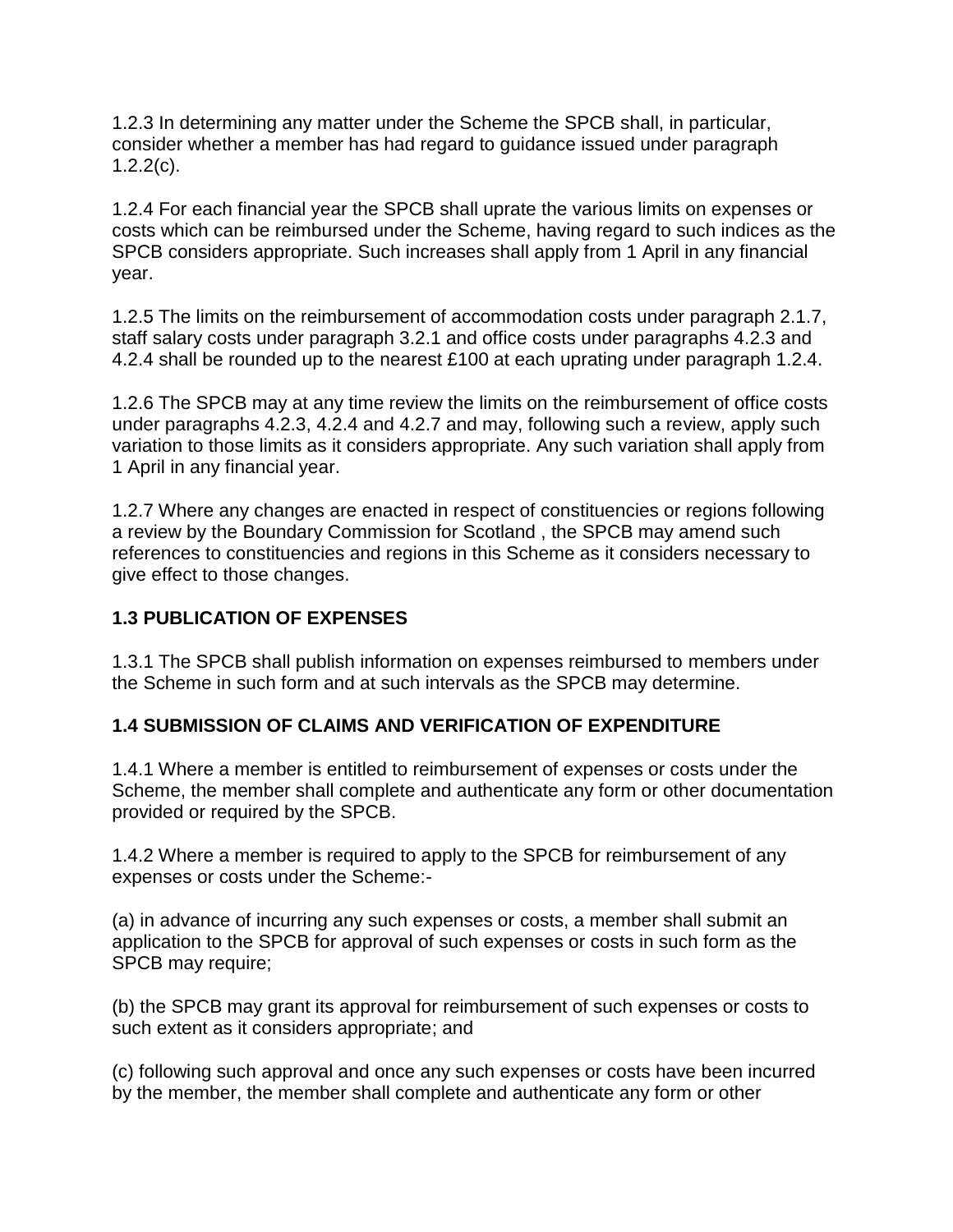documentation provided or required by the SPCB and the SPCB shall reimburse such expenses or costs to the extent previously approved by it (or to the extent of expenses or costs actually incurred if that amount is less).

1.4.3 Subject to paragraph 1.4.4, the SPCB shall reimburse expenses or costs under this Scheme only on production of evidence of such expenses or costs in the form of supporting invoices or receipts or such other documentation as the SPCB may determine from time to time.

1.4.4 A member is not required to provide supporting invoices and receipts for the reimbursement of the cost of travel undertaken in the performance of, or in support of, the member's parliamentary duties:-

(a) in respect of a claim for an amount per mile for a journey, or part of a journey, by motor vehicle (excluding a hired motor vehicle), motor cycle, or bicycle; or

(b) in such other exceptional circumstances as the SPCB may determine.

1.4.5 The SPCB may determine that in certain circumstances a member shall provide written justification for the use of a taxi. The SPCB shall reimburse a member for taxi costs only to the extent that it is satisfied with the justification provided.

## <span id="page-8-0"></span>**1.5 REVIEW OF DECISIONS AND IMPROPER CLAIMS**

1.5.1 Where a member disputes a decision either not to reimburse expenses or costs or not to approve expenses or costs for reimbursement, the SPCB may review that decision. Any decision of the SPCB on review is final and it shall intimate the result of that review to the member.

1.5.2 The SPCB may investigate any claim. Where, following such an investigation, the SPCB finds that a member has submitted an improper claim, the SPCB may report to the Standards, Procedures and Public Appointments Committee and may recommend the removal of all or part of the member's entitlement to reimbursement of expenses under this Scheme for such period and to such extent as the SPCB may specify.

## <span id="page-8-1"></span>**1.6 VIREMENT**

1.6.1 Subject to paragraph 1.6.2, a member's entitlement to reimbursement of expenses or costs may not be transferred between the different categories of entitlement to reimbursement of expenses or costs in Sections 2, 3, or 4.

1.6.2 Once in any financial year a member may transfer up to one third of the limit on that member's entitlement to reimbursement of office costs to that member's entitlement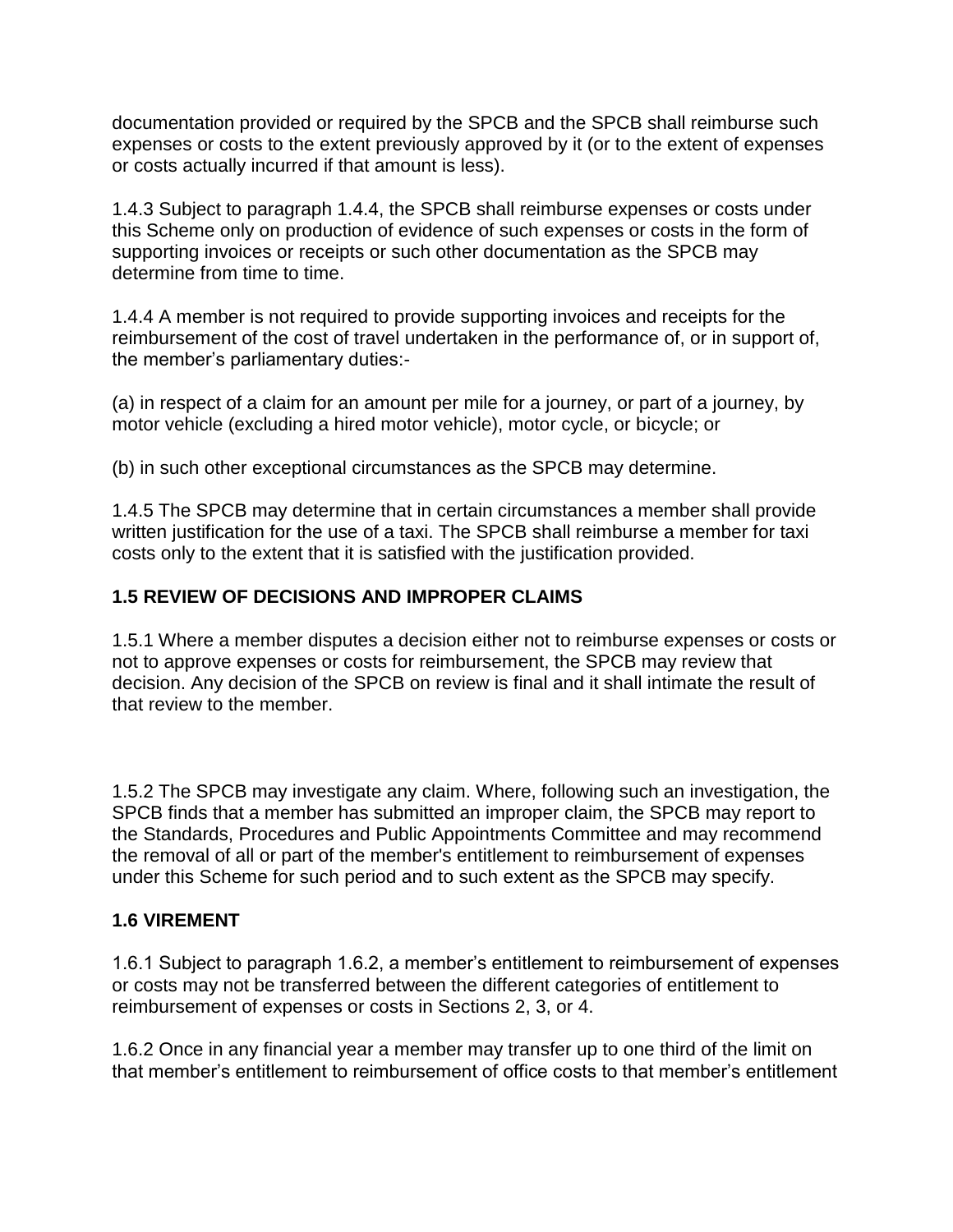to reimbursement of staff salary costs. A member making such a transfer shall notify the SPCB in advance of incurring any costs in respect of the sum transferred.

# <span id="page-9-0"></span>**1.7 POOLS**

1.7.1 Any members who set up a pool with one or more other members shall give written notice to the SPCB of the setting up of the pool. Such notice shall be in the names of all of the members in the pool.

# <span id="page-9-1"></span>**1.8 MISCELLANEOUS PROVISIONS**

1.8.1 A member is not entitled to reimbursement of expenses where those expenses have been, or will be, reimbursed or otherwise met from any other source.

<span id="page-9-2"></span>1.8.2 Where a person becomes a member part way through a financial year, or where a member ceases to be a member part way through a financial year, any limit on the annual entitlement to reimbursement of expenses or costs is to be applied on a pro rata basis or on such other basis as the SPCB may determine.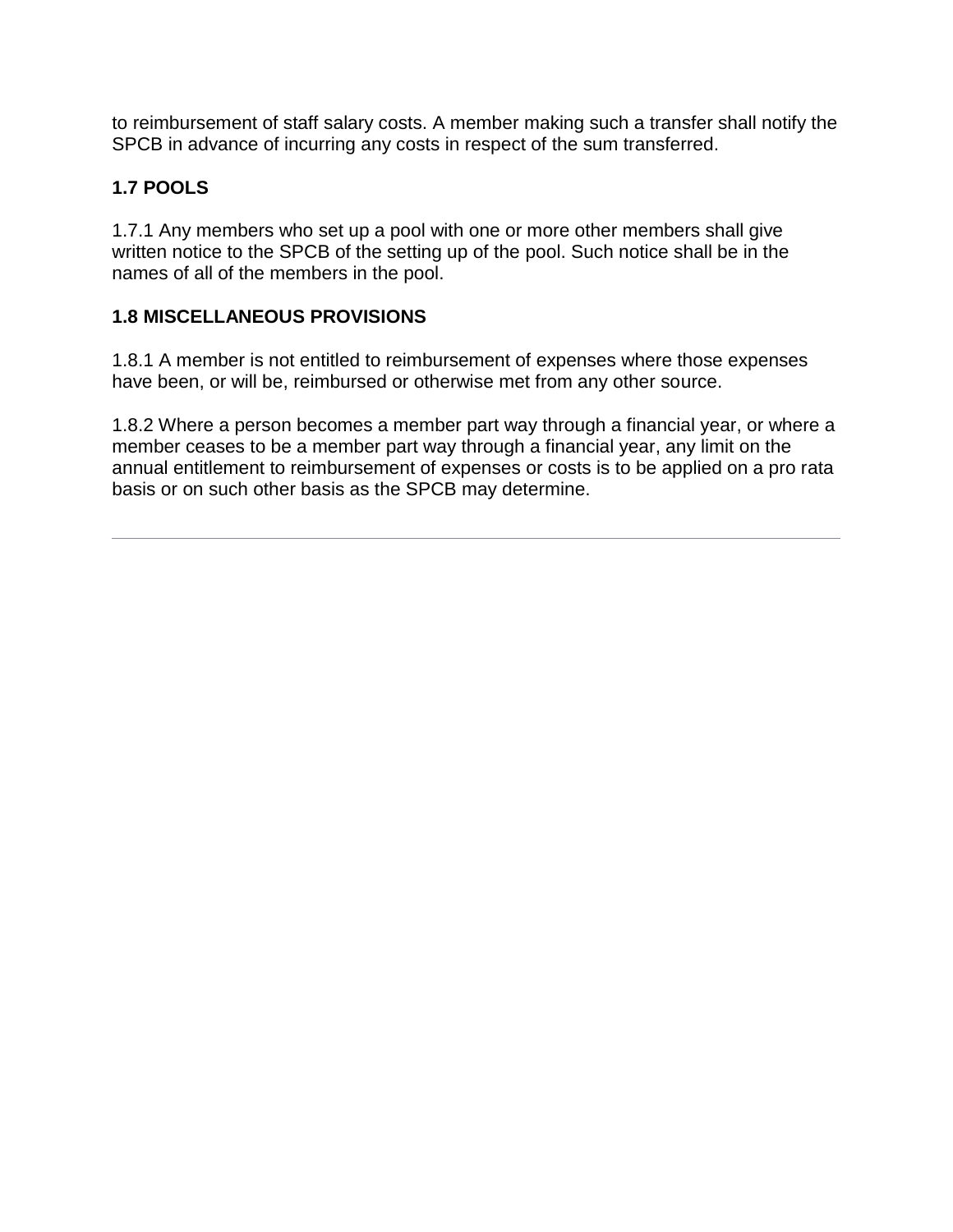# **SECTION 2 - ACCOMMODATION**

#### <span id="page-10-0"></span>**2.1 ACCOMMODATION IN EDINBURGH**

2.1.1 Subject to the provisions of paragraphs 2.1.4 to 2.1.6, a member with a main residence in a constituency listed in Group Two of Annex A is entitled to reimbursement of the cost of overnight accommodation for each night which that member requires to stay in Edinburgh in connection with the performance of parliamentary duties.

2.1.2 Subject to the provisions of paragraphs 2.1.4 to 2.1.6, a member with a main residence in a constituency listed in Group Three of Annex A is entitled to reimbursement of the cost of either:-

(a) overnight accommodation for each night which that member requires to stay in Edinburgh in connection with the performance of parliamentary duties; or

(b) leasing residential property in Edinburgh , other than from a close family member, another member or connected person.

2.1.3 Where a member is entitled to reimbursement of the cost of leasing residential property under paragraph 2.1.2(b), the member is entitled to reimbursement in respect of the following:-

(a) rent;

(b) council tax and water charges;

- (c) factoring charges, but excluding common repair costs;
- (d) utility costs and telecommunications costs; and

(e) contents insurance.

2.1.4 Subject to paragraphs 2.1.5 and 2.1.6, a member who has either a main residence or any other residence in Edinburgh is not entitled to reimbursement of the cost of accommodation in Edinburgh under this Section.

2.1.5 A member who has a main residence in a constituency listed in either Group Two or Group Three of Annex A and who also has any other residence in Edinburgh may apply to the SPCB for reimbursement of the cost of overnight accommodation in Edinburgh. The SPCB shall reimburse such costs only if it is satisfied that it would not be reasonable in all the circumstances to expect that member to use that member's other residence in connection with the performance of parliamentary duties.

2.1.6 Where:-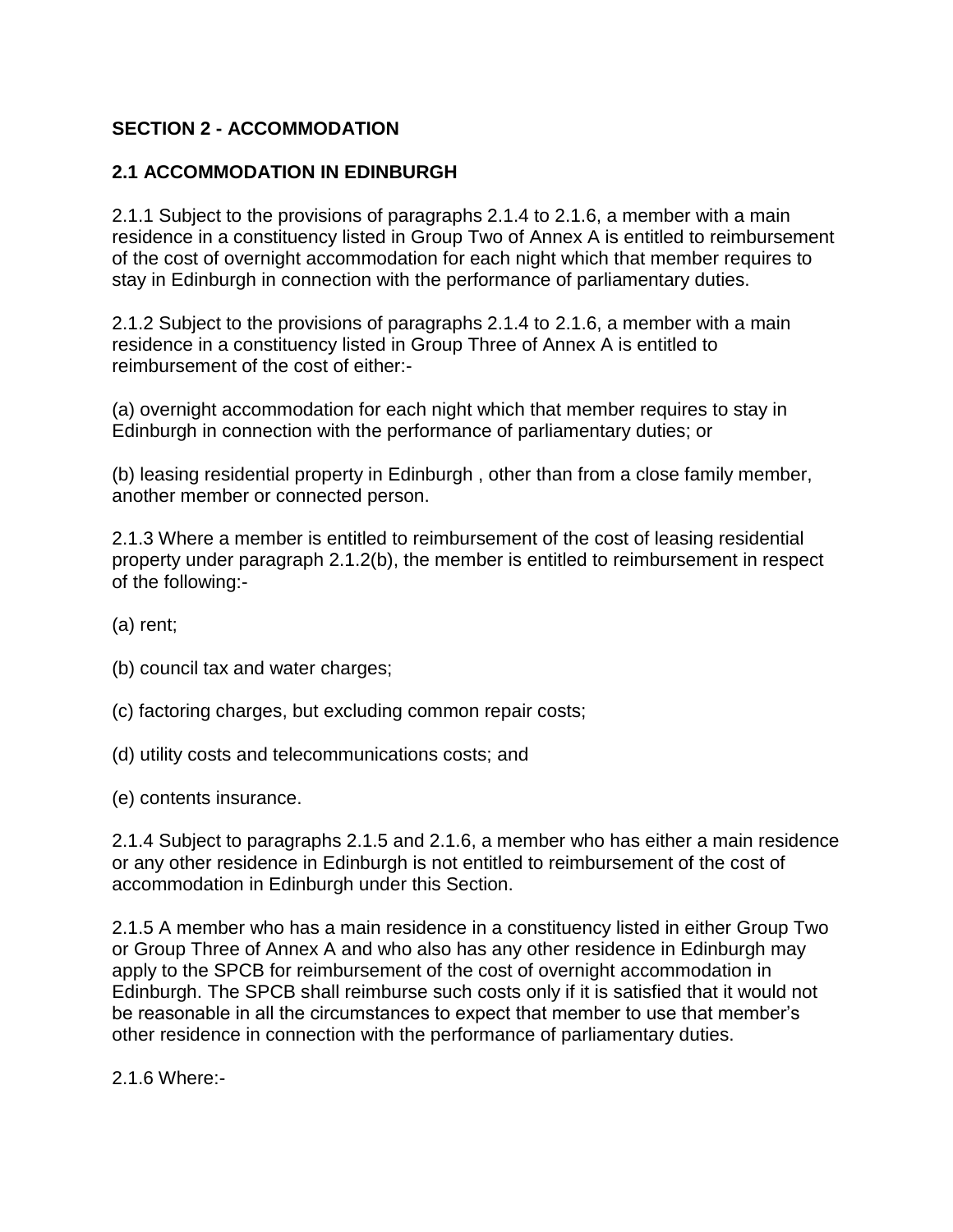(a) a member has a main residence in a constituency listed in Group Three of Annex A; and

(b) the member also has any other residence in Edinburgh which the member uses in connection with the performance of parliamentary duties,

the member may apply to the SPCB for reimbursement of the costs specified in paragraph 2.1.3(b), (d) and (e) in respect of that other residence. The SPCB shall reimburse such costs only if it is satisfied that it would be reasonable in all the circumstances so to do and may determine to reimburse such costs to the extent it considers appropriate.

2.1.7 A member is entitled to reimbursement of costs for accommodation in Edinburgh under paragraphs 2.1.1, 2.1.2, 2.1.3, 2.1.5 and 2.1.6 subject to the limit in each financial year specified in the Schedule of Rates.

## <span id="page-11-0"></span>**2.2 OVERNIGHT ACCOMMODATION OUTSIDE EDINBURGH**

2.2.1 A member is entitled to reimbursement of the cost of overnight accommodation:-

(a) subject to paragraph 2.2.2, outside Edinburgh (but within the UK ) for each night when the performance of parliamentary duties prevents the member from using the member's main residence or any other residence; and

(b) when in Brussels or Strasbourg for meetings with members of the European Parliament and/or with representatives of the European Union institutions in connection with the performance of the member's parliamentary duties.

2.2.2 A member is not entitled to reimbursement under paragraph 2.2.1(a) in connection with the performance of parliamentary duties within the constituency or region from which the member has been returned unless:-

(a) the member has been returned from one of the constituencies or regions listed in Annex B; or

(b) in the case only of members returned either from the Cunninghame North Constituency or from the West of Scotland region, the requirement for overnight accommodation arises in connection with the performance of parliamentary duties on an island in the Cunningham e North constituency.

2.2.3 Unless paragraph 2.2.1 (b) applies, a member shall apply to the SPCB for reimbursement of the cost of overnight accommodation for each night which the member requires to stay outwith the UK in connection with the performance of parliamentary duties.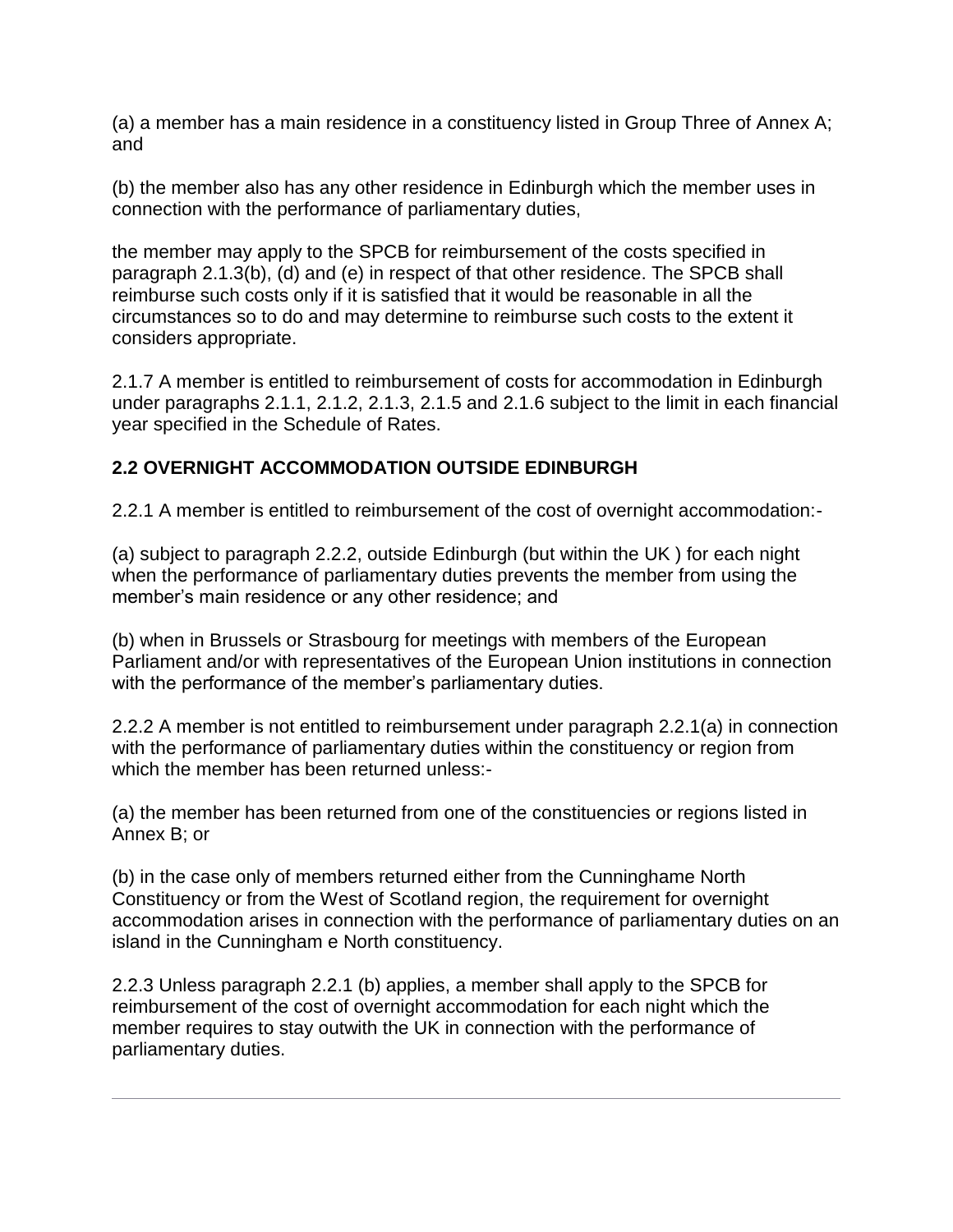## <span id="page-12-0"></span>**SECTION 3 - STAFF COSTS**

#### <span id="page-12-1"></span>**3.1 INTRODUCTION**

3.1.1 A member may engage staff under a contract of employment (whether on a fulltime or part-time basis), under a contract for services or by virtue of an arrangement with an agency and any such staff may be permanent or temporary.

3.1.2 A member of staff may be engaged either by a single member or jointly by two or more members through a pool.

3.1.3 This Section applies in respect of the following costs for staff who are engaged for the purpose of assisting in the performance of the member's parliamentary duties:-

(a) staff salary costs;

(b) employer's National Insurance and employer's pension contributions;

(c) temporary staff cover costs;

(d) incidental and ancillary employment costs; and

(e) redundancy costs.

3.1.4 Staff shall not undertake any significant party political activity during any hours of work which are included within claims submitted under this Section.

3.1.5 The SPCB shall:-

(a) provide a payroll service for members' employees;

(b) provide an arrangement for employer's pension contributions to be paid to an employee's choice of pension scheme, provided that such pension scheme has been approved by the SPCB; and

(c) process any other benefits deemed appropriate under the model terms and conditions of employment approved by the SPCB from time to time.

3.1.6 A member shall provide to the SPCB sufficient details about their employees to allow the SPCB to provide the services specified in paragraph 3.1.5.

<span id="page-12-2"></span>3.1.7 A member may submit a claim under this Section in respect of an employee only if the employee is employed on terms which are no less favourable than the model terms and conditions of employment approved by the SPCB from time to time.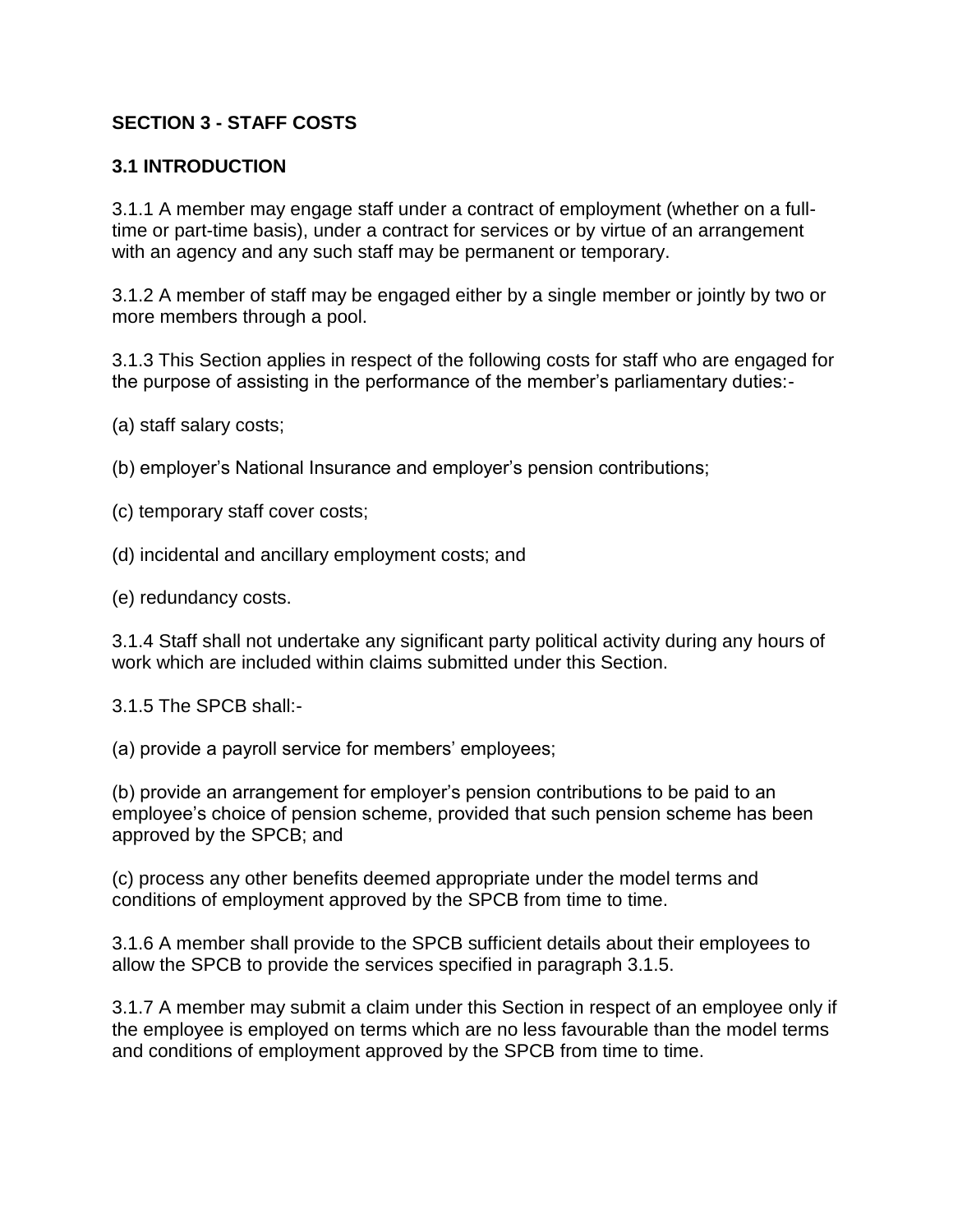## **3. 2 STAFF SALARY COSTS**

3.2.1 A member is entitled to reimbursement of staff salary costs subject to the limit in any financial year specified in the Schedule of Rates.

3.2.2 Staff salary costs comprise:-

(a) in respect of employees, the employee's gross salary, including any overtime payments, and any necessary expenses (other than expenses in respect of the cost of travel or the cost of overnight accommodation) reimbursed to the employee by the member, but (subject to paragraph 3.3.1) excluding employer's National Insurance contributions or employer's pension contributions;

(b) the amount of any redundancy payment payable to an employee or any costs which arise as a result of any other termination of an employee's contract;

(c) in respect of self-employed or agency staff, the gross contracted payment to the member of staff or the agency; or

(d) where members have set up a pool, incidental costs which arise from operation of the pool.

#### <span id="page-13-0"></span>**3.3 EMPLOYER'S NATIONAL INSURANCE AND EMPLOYER'S PENSION CONTRIBUTIONS**

3.3.1 Where a member is entitled to reimbursement of staff salary costs for an employee under paragraph 3.2.2(a), the SPCB may also reimburse any employer's National Insurance contributions and employer's pension contributions. The reimbursement of employer's pension contributions will be subject to a limit of 10% of the employee's gross basic annual salary, except in the case of employees in post as at 1 March 2001 where the actual contributions will be reimbursed.

## <span id="page-13-1"></span>**3.4 TEMPORARY STAFF COVER COSTS**

3.4.1 A member may apply to the SPCB for reimbursement of the additional cost of employing or otherwise engaging temporary staff when necessary due to the absence of a permanent member of staff lasting in excess of two weeks.

3.4.2 An application under paragraph 3.4.1 shall be supported by adequate medical certificates or other relevant documents confirming the reason for absence.

3.4.3 Any costs reimbursed under paragraph 3.4.1 may include employer's National Insurance contributions and employer's pension contributions subject to a limit of 10% of the employee's gross basic annual salary.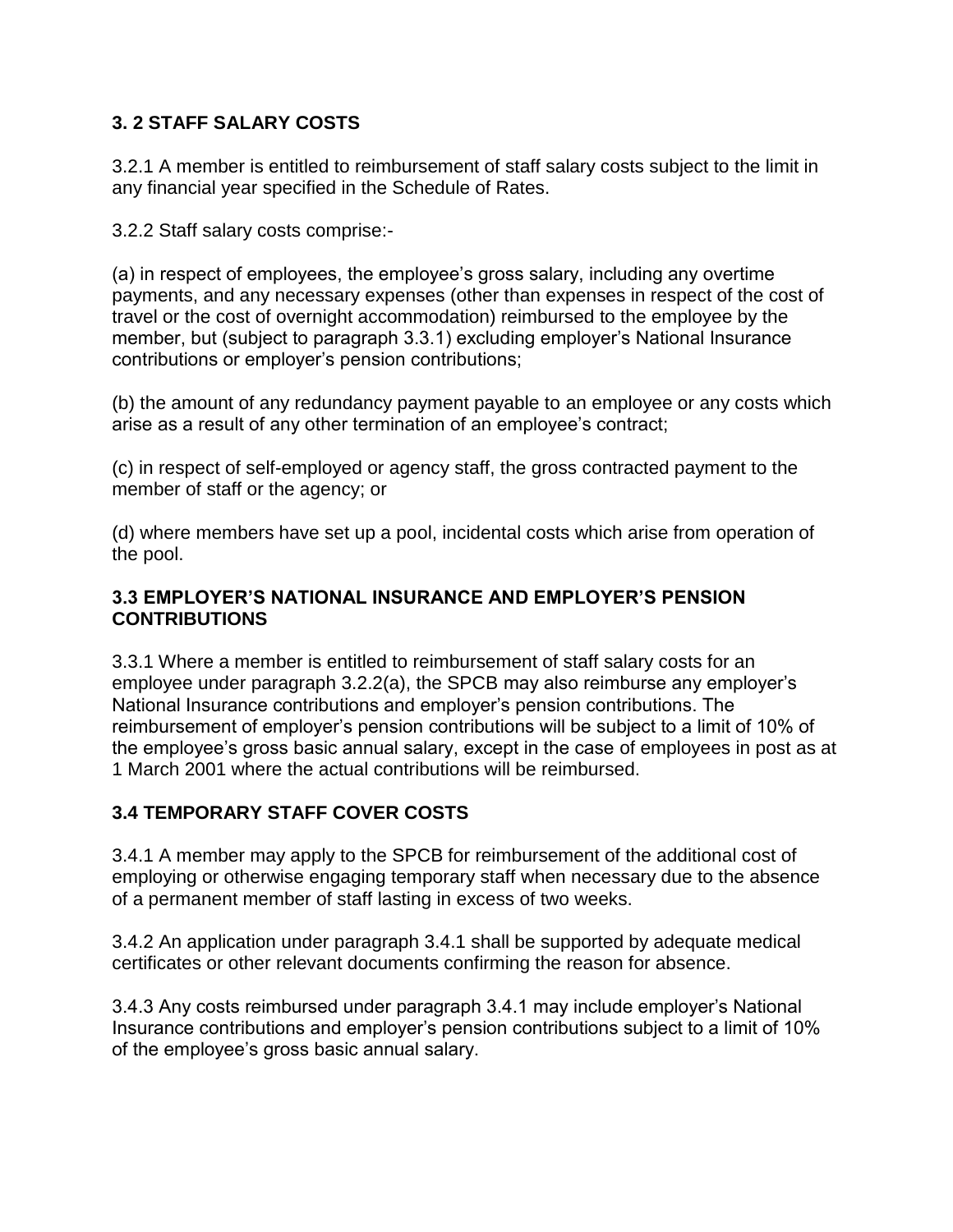3.4.4 The SPCB shall reimburse costs under paragraph 3.4.1 only if it is satisfied that the employment of temporary staff was reasonable in the circumstances.

## <span id="page-14-0"></span>**3.5 INCIDENTAL AND ANCILLARY EMPLOYMENT COSTS**

3.5.1 A member may apply to the SPCB for reimbursement of the reasonable costs of advertising for recruitment of staff.

3.5.2 A member may apply to the SPCB for reimbursement of:-

(a) the fees incurred for the attendance of a member of staff, a volunteer or intern at a seminar or conference within the UK for the purpose of assisting the member in the performance of parliamentary duties;

(b) the fees or other charges incurred in providing appropriate training for a member of staff; and

(c) the cost of travel and overnight accommodation associated with sub-paragraphs (a) or (b) above.

3.5.3 A member who submits an application under paragraph 3.5.2 shall certify the reason for the attendance of the member of staff, volunteer or intern at the seminar or conference or the reason for the training for a member of staff . The SPCB shall approve an application under paragraph 3.5.2 only to the extent that it is satisfied with the reason given.

3.5.4 The SPCB may meet such expenses or costs in respect of such items of a kind which reflect good employment practices and facilities for members in their capacity as employers or for members' staff as the SPCB determines appropriate and subject to such conditions as the SPCB considers appropriate.

## <span id="page-14-1"></span>**3.6 REDUNDANCY COSTS**

3.6.1 Paragraphs 3.6.2 to 3.6.4 apply where a member dismisses an employee by reason of redundancy at any time other than when the member has ceased to be a member.

3.6.2 Subject to paragraphs 3.6.3 and 3.6.4, where in any financial year the limit on a member's entitlement to reimbursement of staff salary costs is or would be exceeded by reason of the making of a redundancy payment, the SPCB may, on an application by the member, reimburse such further amount (not exceeding the amount of the redundancy payment) as it considers appropriate.

3.6.3 The SPCB shall reimburse an amount under paragraph 3.6.2 only if it is satisfied that:-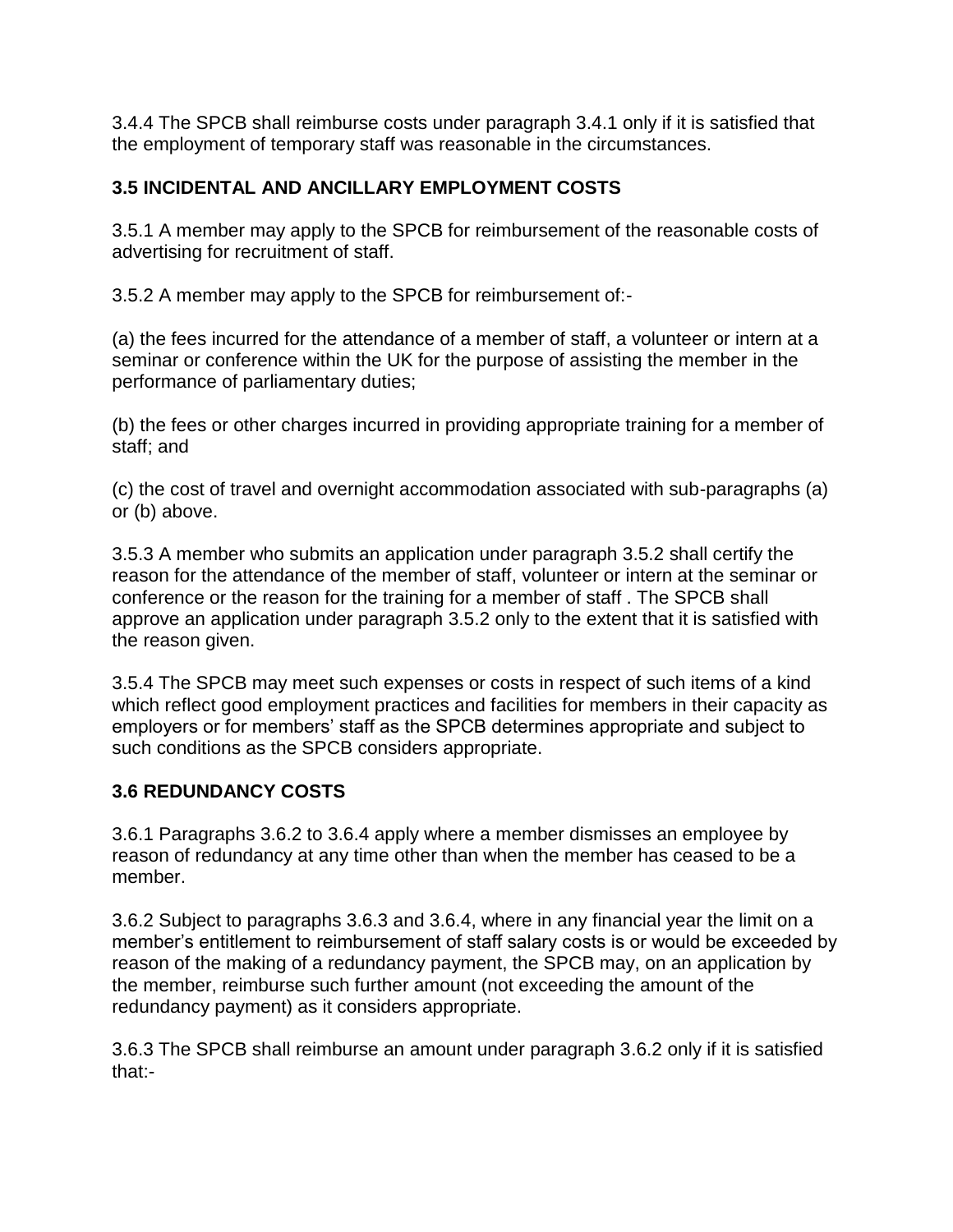(a) the member was entitled under this Section to receive reimbursement of staff salary costs in respect of the employee concerned at the date of dismissal;

(b) the employee was in fact dismissed by reason of redundancy;

(c) the member was under a legal obligation to make the payment; and

(d) where, under the terms of the contract between the member and the employee, the employee's entitlement to a redundancy payment exceeds the employee's statutory entitlement, the contractual provision was reasonable in all the circumstances.

3.6.4 If the SPCB determines under paragraph 3.6.3(d) that the contractual provision was not reasonable, the SPCB may restrict the application for reimbursement of the redundancy payment to such amount as the SPCB considers reasonable.

## <span id="page-15-0"></span>**3. 7 EMPLOYMENT OF CLOSE FAMILY MEMBERS**

3.7.1 A member who submits a claim in respect of the cost of employing a close family member, whether individually or through a pool, shall declare that relationship to the SPCB. The declaration shall be in writing and include the name of the close family member, the relationship to the member and such other information as the SPCB may determine.

3.7.2 The SPCB shall arrange for all such declarations to be registered in a register which is open to public inspection.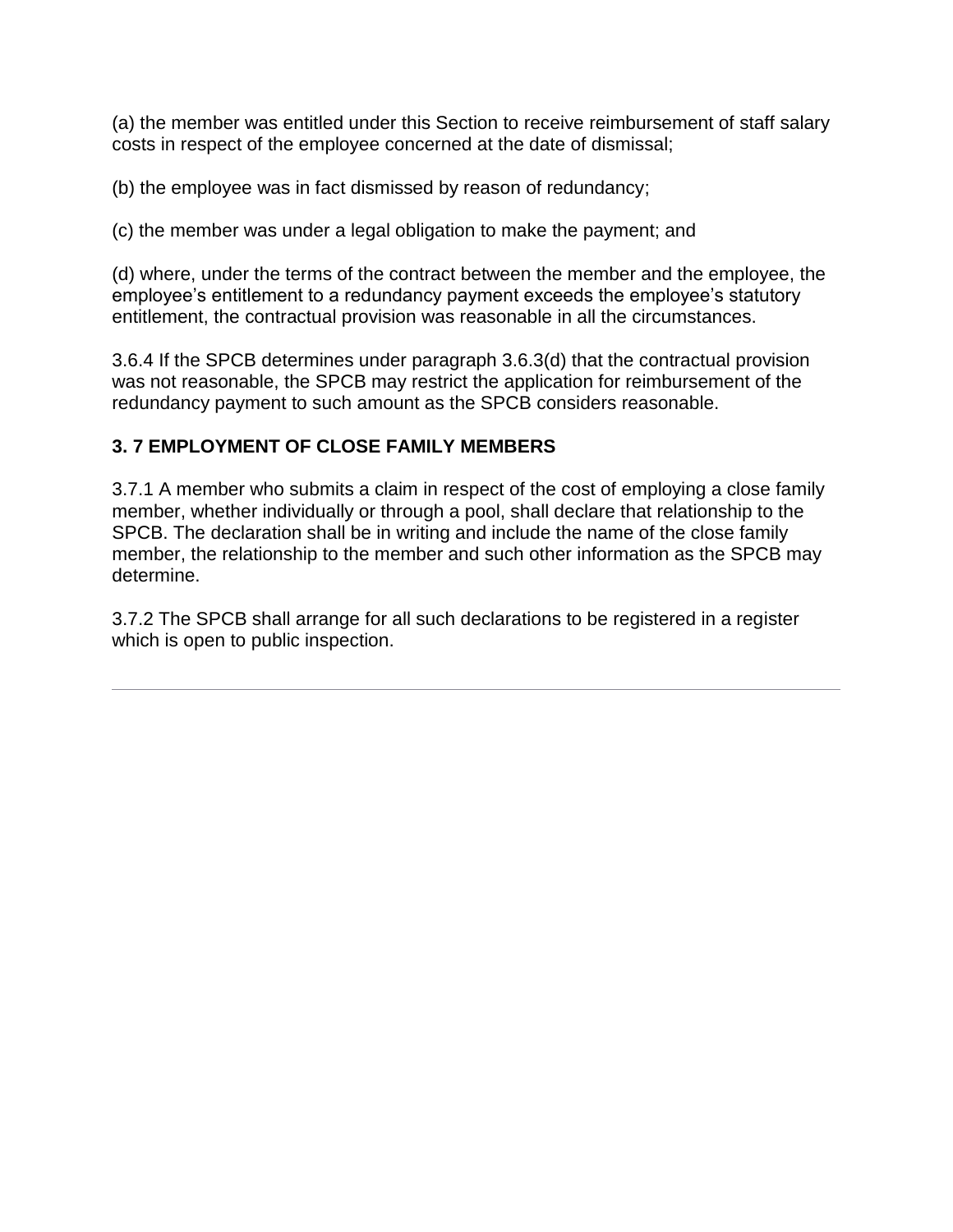## **SECTION 4 - OFFICE COSTS**

#### <span id="page-16-0"></span>**4.1 INTRODUCTION**

4.1.1 A member is entitled to reimbursement of office costs reasonably incurred in the performance of the member's parliamentary duties, in so far as not available from the SPCB by way of central provision.

4.1.2 Office costs include, but are not limited to:-

(a) the cost of establishing and running a local parliamentary office, such as leasing and utility costs;

(b) the purchase or lease of office furniture or equipment (including IT or photocopying equipment) or the purchase of stationery;

(c) the cost of telecommunications, in so far as such costs exceed the limit on entitlement to reimbursement under paragraph 4.5.1;

(d) the cost of the publication and distribution of newsletters, annual reports and surveys;

(e) the cost of advertising and the cost of surgery advertising, in so far as the cost of surgery advertising exceeds the limit on entitlement to reimbursement under paragraph 4.6.1;

(f) the cost of overnight accommodation for a member of staff, a volunteer or intern when the member of staff, volunteer or intern is required to accompany a member for the purpose of assisting the member in the performance of parliamentary duties;

(g) the hire of premises for surgeries, public meetings and other meetings with constituents;

(h) the fees for a member attending a seminar or conference; and

(i) any other costs which are ancillary to those specified in sub-paragraphs (a) to (h) above.

#### <span id="page-16-1"></span>**4.2 REIMBURSEMENT OF OFFICE COSTS FOR MEMBERS WHO ESTABLISH AND RUN LOCAL PARLIAMENTARY OFFICES**

4.2.1 A member shall usually have one office within the constituency or region from which that member was returned. If a member has such an office, the member shall use it as the local parliamentary office and the office shall be the registered local address for correspondence.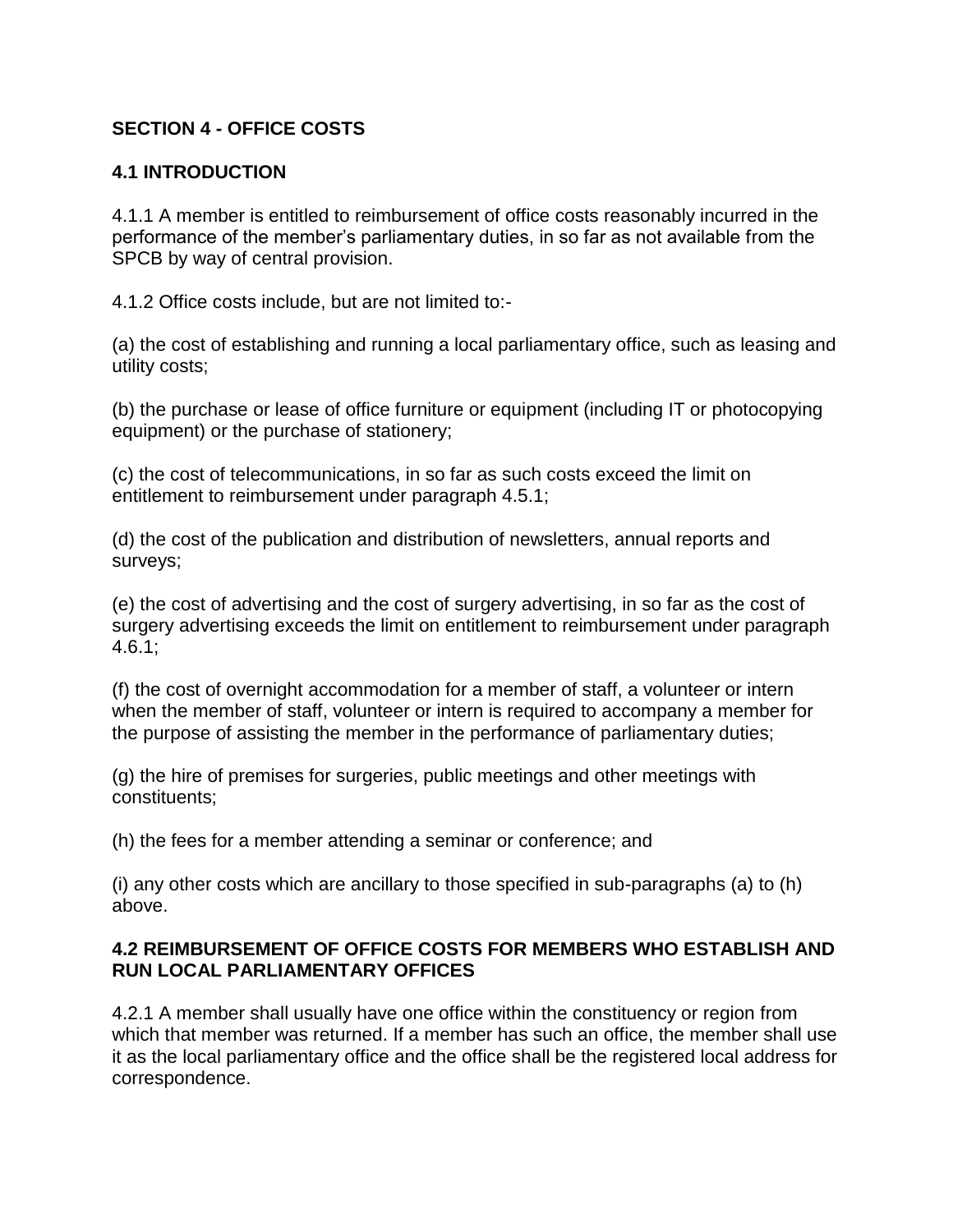4.2.2 A local parliamentary office shall not be used for party political activities of any kind.

4.2.3 A constituency member is entitled to reimbursement of office costs subject to the limit in each financial year specified in the Schedule of Rates.

4.2.4 Where in a particular region a single regional member is returned from a registered political party's regional list or where there is a regional member not aligned to any political party, that member is entitled to reimbursement of office costs subject to the limit in each financial year specified in the Schedule of Rates.

4.2.5 Subject to paragraph 4.2.6, where in a particular region more than one member is returned from a registered political party's regional list, those members are entitled between them only to reimbursement of office costs in respect of one regional office.

4.2.6 Where in the Highlands and Islands, North East Scotland, South of Scotland, or Mid Scotland and Fife Regions more than one member is returned from a registered political party's regional list, the SPCB may, on the written application of all of the members concerned, determine that they are entitled to reimbursement of office costs in respect of an additional local parliamentary office within the region.

4.2.7 The limit on the entitlement of each regional member to reimbursement of office costs in the circumstances set out in paragraphs 4.2.5 and 4.2.6 is calculated in accordance with the following table:-

| Number of Regional<br>Members | Percentage of Limit on Office Costs Applicable to a Single<br><b>Regional Member</b> |                                                                          |  |
|-------------------------------|--------------------------------------------------------------------------------------|--------------------------------------------------------------------------|--|
|                               | (limit per member)                                                                   | One Office in the Region Two Offices in the Region (limit<br>per member) |  |
| 2                             | 60%                                                                                  | 100%                                                                     |  |
| 3                             | 47%                                                                                  | 80%                                                                      |  |
| $\vert$ 4                     | 40%                                                                                  | 65%                                                                      |  |
| 5                             | 36%                                                                                  | 56%                                                                      |  |

Any limit calculated in accordance with the table above shall be rounded up to the nearest £100.

4.2.8 On the application of a member the SPCB may, if satisfied that local variations in the market for office accommodation make it impracticable for the member to establish and run a suitable local parliamentary office within the limit of costs which can be reimbursed under this Section, increase by up to 10% the limit on entitlement to reimbursement which would otherwise be applicable to that member.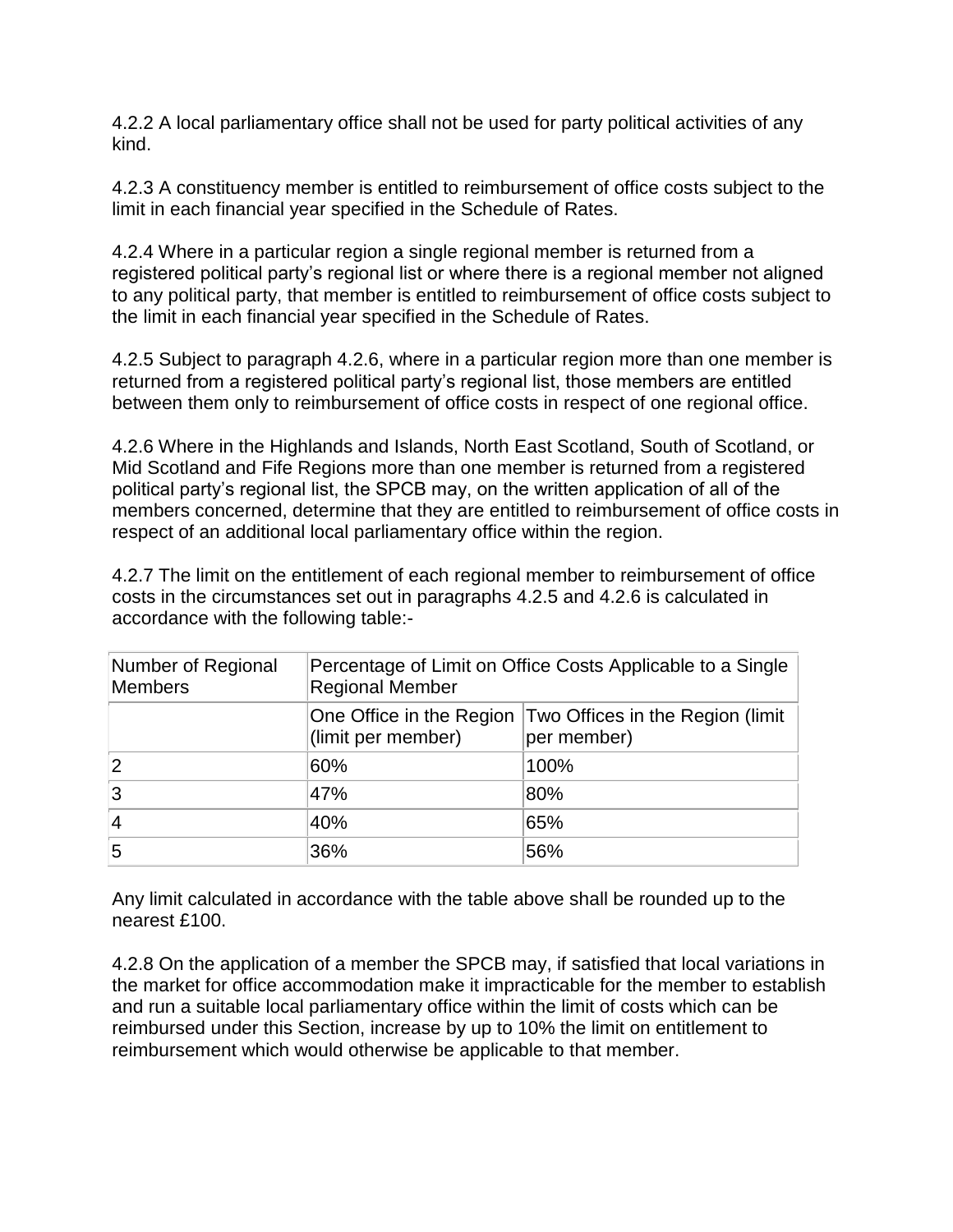4.2.9 A member is not entitled to reimbursement of costs in respect of a local parliamentary office if the member leases office premises from or sub-lets any part of office premises to a close family member or connected person.

4.2.10 A member who sub-lets any part of a local parliamentary office to any other person is entitled to reimbursement of the amount of rent paid by the member less the rent due under any sub-lease.

4.2.11 A member who leases local parliamentary office premises from a party political organisation shall supply to the SPCB a report prepared by an independent surveyor providing a professional opinion as to the fair market rent for the premises concerned when leased on the same terms. The SPCB shall not reimburse rent incurred until such a report has been provided. If, on the basis of the report, the SPCB determines that the rent payable in terms of the lease is greater than the fair market rent, the member shall be deemed to be liable only for the fair market rent and the member's entitlement to reimbursement shall be calculated on that basis.

4.2.12 A member who sub-lets local parliamentary office premises or part of those premises to a party political organisation shall, before concluding the sub-lease, supply to the SPCB a report prepared by an independent surveyor providing a professional opinion as to the fair market rent for the premises concerned when sub-let on the same terms. If, on the basis of the report, the SPCB determines that the rent payable in terms of the sub-lease is less than the fair market rent, the member shall be deemed to be in receipt of the fair market rent and any rent reimbursed shall be calculated on that basis.

4.2.13 A member is not entitled to reimbursement of office costs in respect of a local parliamentary office which is shared with a Member of the House of Commons ("MP") or a Member of the European Parliament ("MEP") unless the member has entered into a written agreement with the MP or MEP as to the apportionment of costs and the terms of the agreement have been approved by the SPCB.

## <span id="page-18-0"></span>**4.3 REIMBURSEMENT OF OFFICE COSTS FOR MEMBERS WHO DO NOT ESTABLISH AND RUN LOCAL PARLIAMENTARY OFFICES**

4.3.1 Where a member does not establish and run a local parliamentary office within the constituency or region from which that member was returned, or where a member uses an office in the Parliament as a local parliamentary office, that member is entitled only to reimbursement of office costs up to a maximum amount of 50% of the limit on entitlement to reimbursement which would otherwise be applicable to that member.

## <span id="page-18-1"></span>**4.4 MEMBERS WORKING FROM HOME**

4.4.1 A member who works from home in connection with the performance of parliamentary duties is not entitled to reimbursement of any office costs arising from the use of the home for that purpose other than the cost of telecommunications.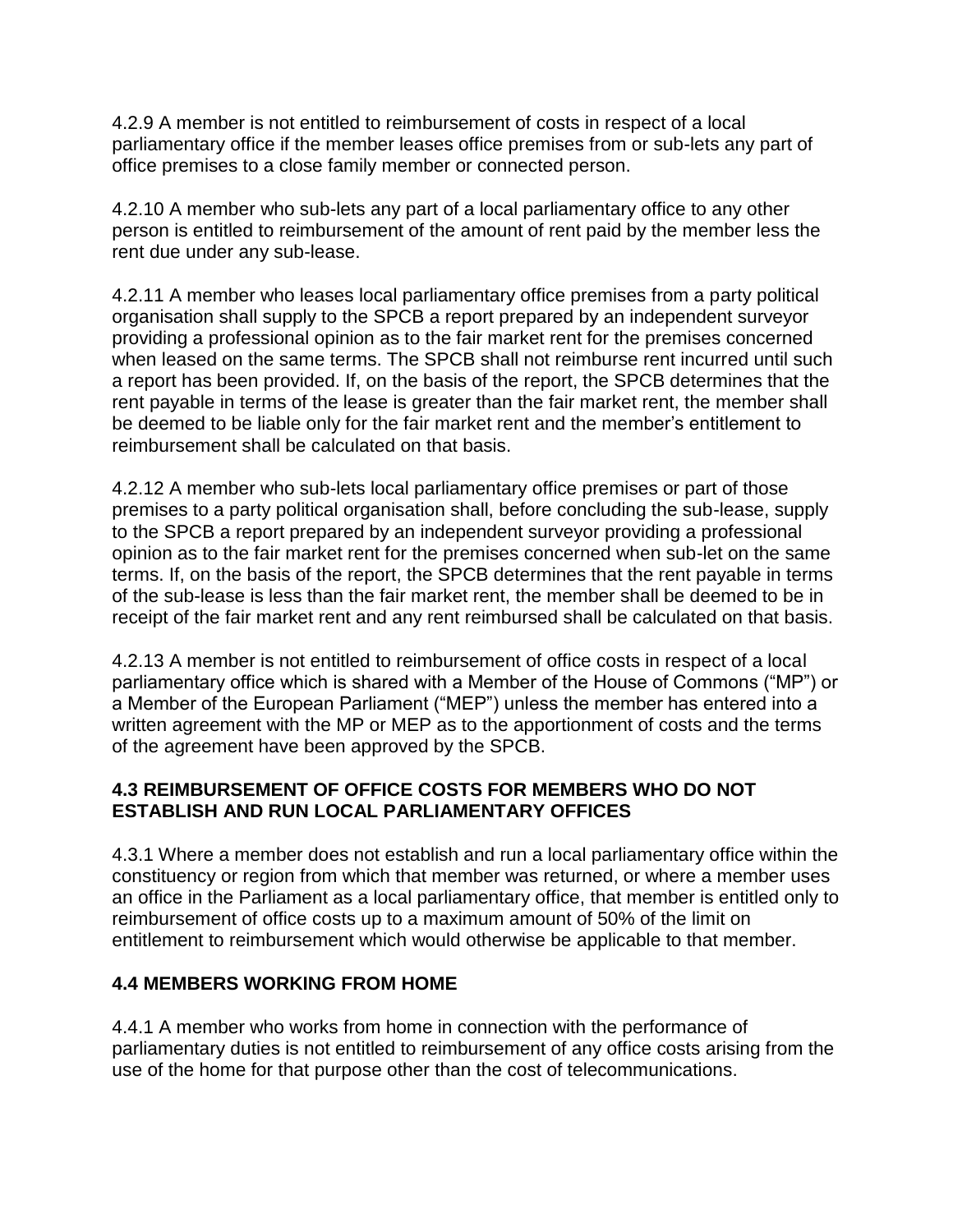## <span id="page-19-0"></span>**4.5 TELECOMMUNICATIONS COSTS**

4.5.1 A member is entitled to reimbursement of the cost of telecommunications subject to the limit in any financial year specified in the Schedule of Rates.

# <span id="page-19-1"></span>**4.6 SURGERY ADVERTISING**

<span id="page-19-2"></span>4.6.1 A member is entitled to reimbursement of the cost of advertising that member's availability to the public at specified dates, times and places in that member's constituency or region for consultation regarding enquiries and problems, through surgeries or otherwise, subject to the limit in any financial year specified in the Schedule of Rates. "Advertising" includes the production of posters or leaflets.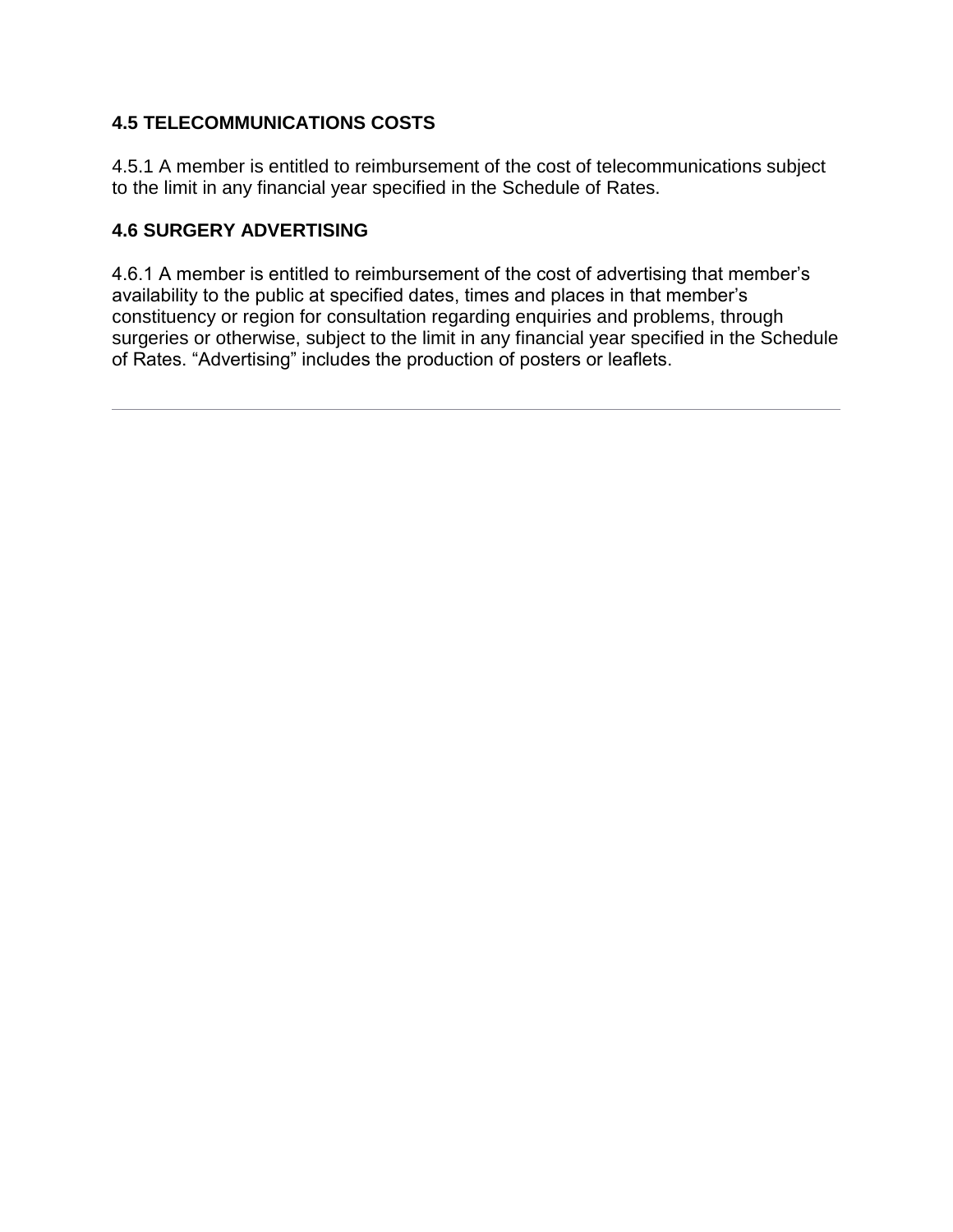## **SECTION 5 - COST OF TRAVEL**

5.1.1 A member is entitled to reimbursement of the cost of travel:-

(a) undertaken in the performance of parliamentary duties within the UK ; or

(b) to Brussels or Strasbourg for meetings with members of the European Parliament and/or with representatives of European Union Institutions in connection with the performance of parliamentary duties.

5.1.2 Subject to paragraph 5.1.3, travel undertaken in the performance of parliamentary duties may include journeys between any places at which parliamentary duties are performed or between such places and a member's residence or overnight accommodation.

5.1.3 Where a member's rent is reimbursed under paragraph 2.1.3(a), and where the property is situated outside the boundary of the City of Edinburgh , the member is not entitled to reimbursement of the cost of travel between that property and the Parliament.

5.1.4 A member is entitled to reimbursement of the cost of travel within Scotland undertaken by a member of staff, volunteer or intern in support of the member's parliamentary duties. A member's entitlement to reimbursement under this paragraph is limited to the cost of a maximum of 74 journeys per member in any financial year. A member who submits a claim under this paragraph shall certify the purpose of the journeys undertaken. A journey shall be all such travel completed within one day, but shall not include daily commuting journeys by a member of staff, volunteer or intern to a normal place of work.

5.1.5 Unless paragraph 5.1.1(b) applies, a member shall apply to the SPCB for reimbursement of the cost of travel outwith the UK undertaken in the performance of parliamentary duties.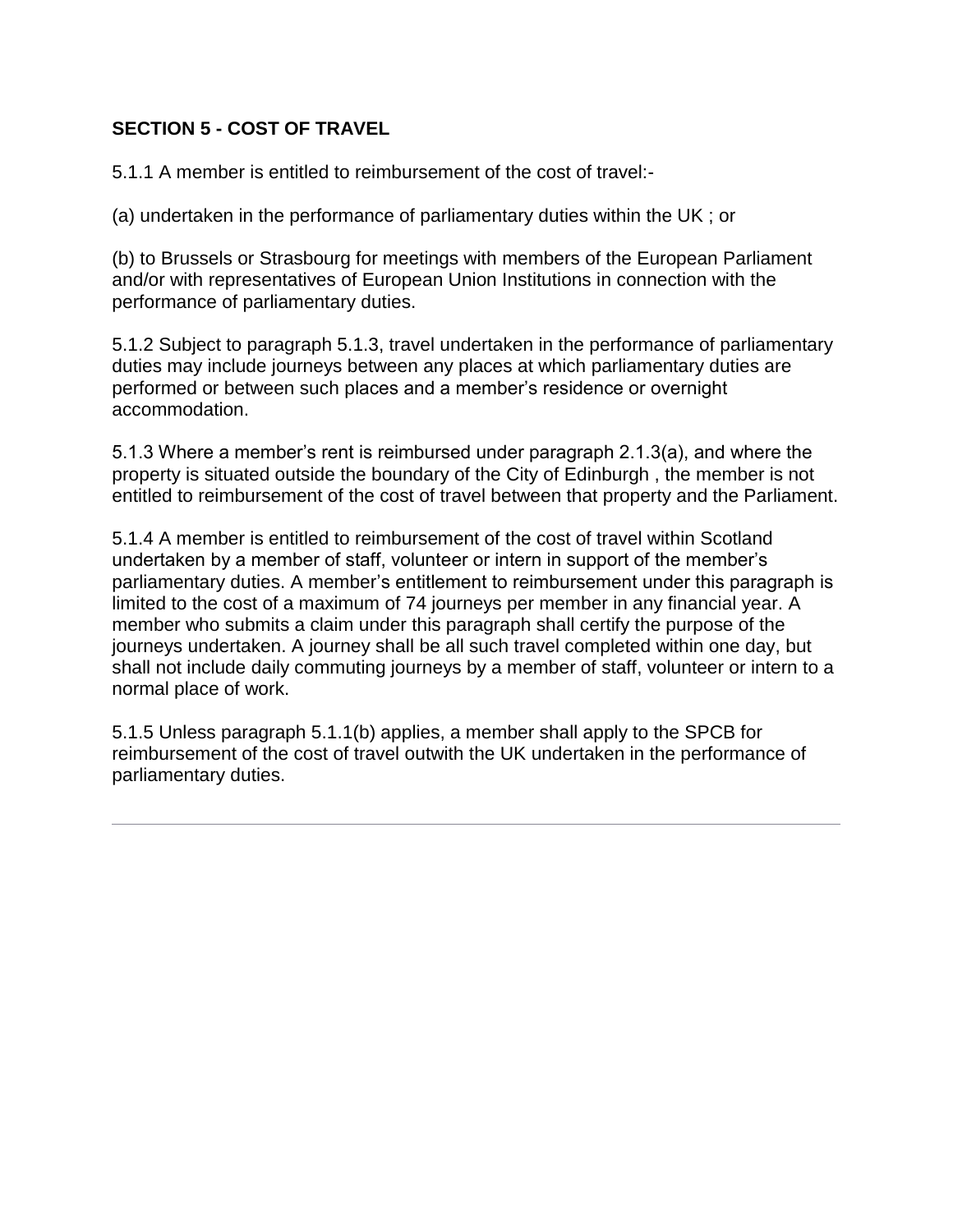#### **SECTION 6 - DISABILITY**

6.1.1 A member who has a disability may apply to the SPCB for reimbursement of expenses incurred in respect of additional resources reasonably required for the performance of that member's parliamentary duties.

6.1.2 In selecting premises for a local parliamentary office a member should have regard to the accessibility of the premises and in particular to the special needs of any person. A member may apply to the SPCB for reimbursement of expenses incurred by the member in respect of:-

(a) making reasonable adjustments to the office to accommodate a disabled member of staff and/or facilitating access for disabled members of the public;

(b) providing equipment and/or parking spaces for disabled persons; or

<span id="page-21-0"></span>(c) facilitating meetings involving disabled persons by hiring (on an occasional basis) alternative office and meeting premises.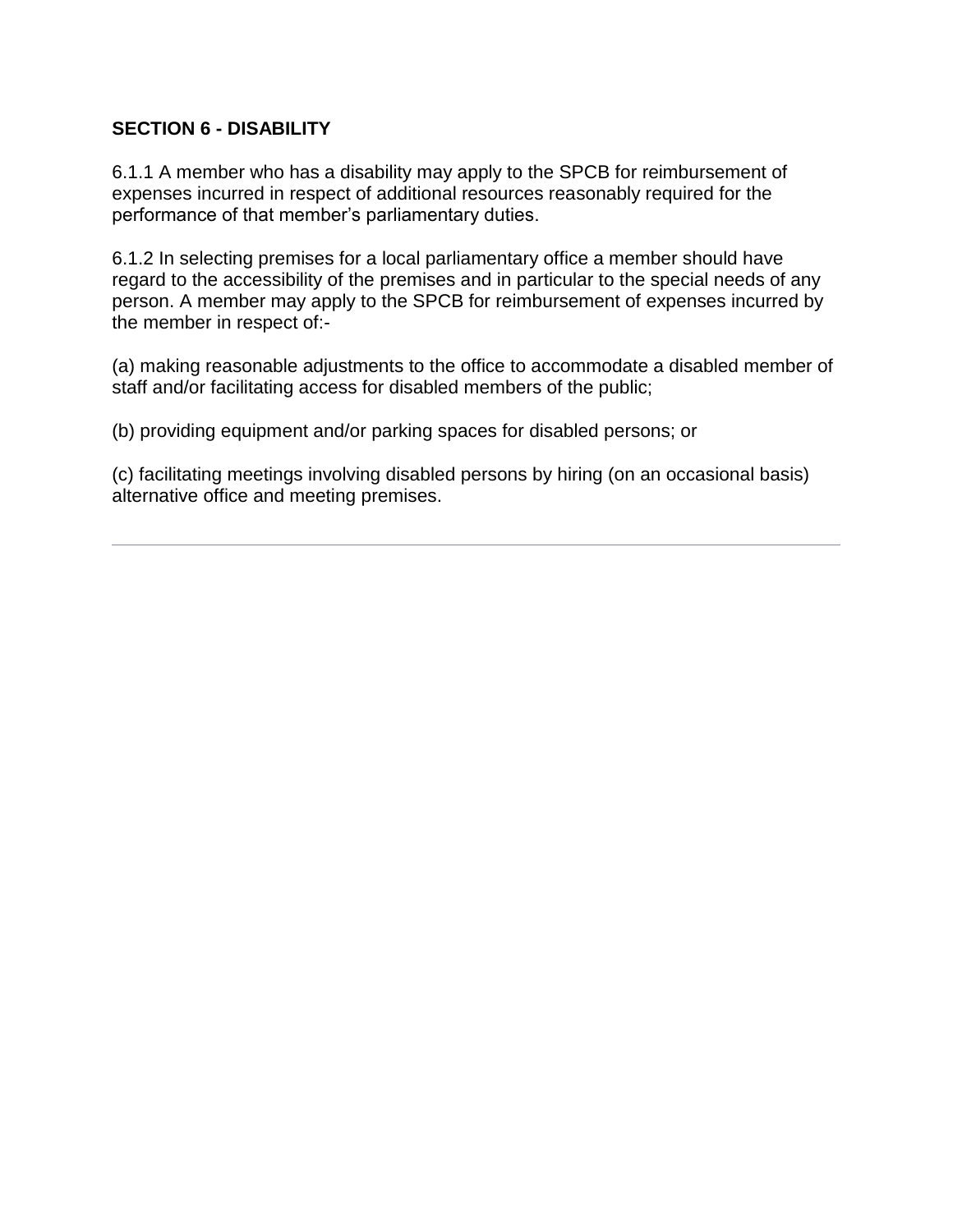## **SECTION 7 - ADDITIONAL EXPENSES**

## <span id="page-22-0"></span>**7.1 INTERPRETATION, TRANSLATION AND SIMILAR COSTS**

7.1.1 A member may apply to the SPCB for reimbursement of any expenses incurred in respect of:-

(a) engaging an interpreter for a language other than English or engaging a sign language interpreter who in either case is required for a meeting with members of the public;

(b) translation services required for correspondence with members of the public; or

(c) any other services required to facilitate equal access to members for disabled persons.

#### <span id="page-22-1"></span>**7.2 EXCEPTIONAL EXPENSES**

7.2.1 A member may apply to the SPCB for reimbursement of any exceptional expenses to be incurred by that member in connection with the performance of parliamentary duties.

<span id="page-22-2"></span>7.2.2 In determining any application under paragraph 7.2.1 the SPCB shall, where applicable, recognise the distinctive needs of members not aligned to any political party or members aligned to a political party with fewer than five members.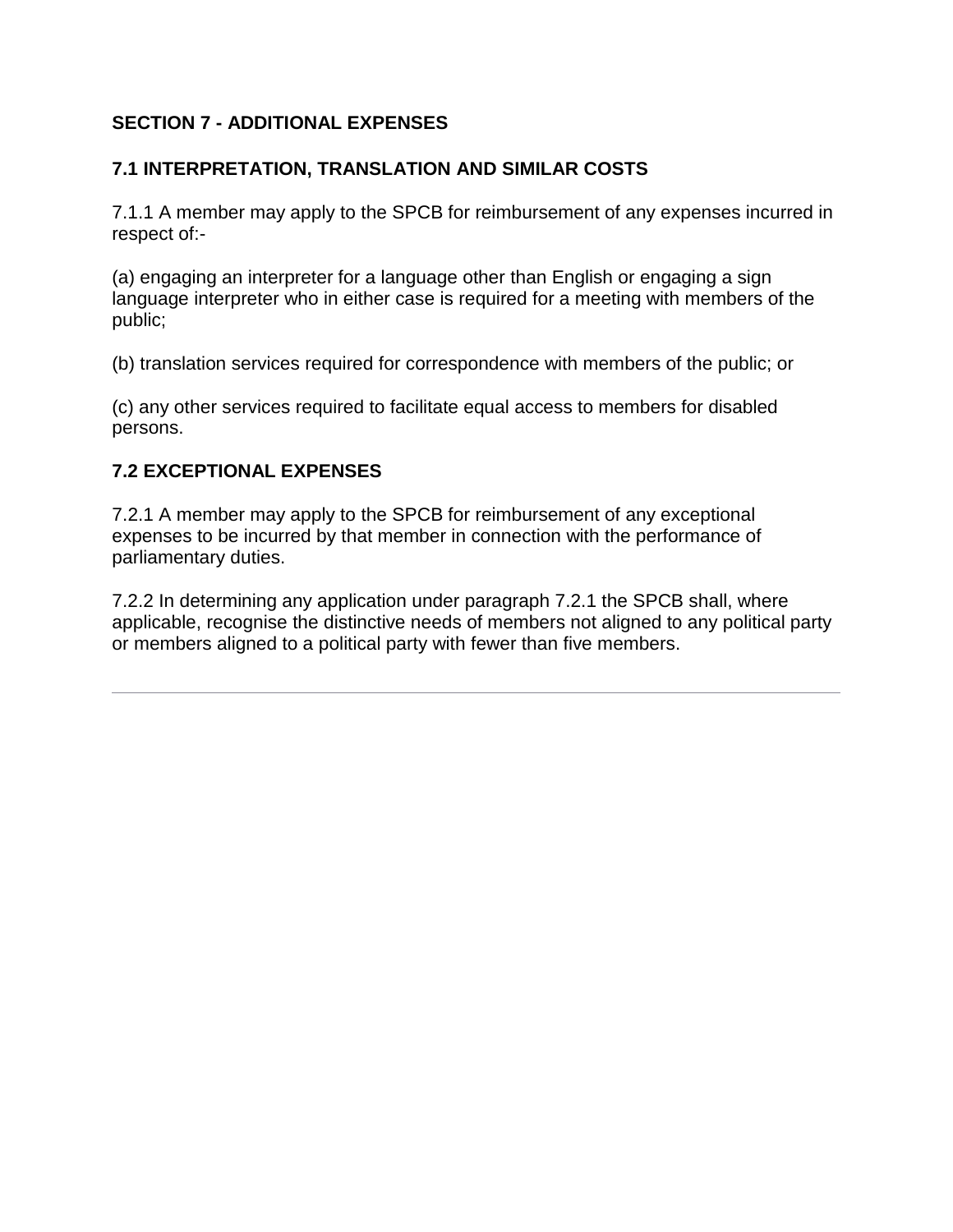## **SECTION 8 - WINDING UP**

## <span id="page-23-0"></span>**8.1 INTRODUCTION**

8.1.1 This Section applies when a person (referred to as the "former member") ceases to be a member of the Parliament for any reason.

8.1.2 On or after the date on which the former member ceased to be a member Sections 2, 3, 4, 5, 6 and 7 of this Scheme continue to apply only in respect of any claim relating to expenses or costs incurred or committed to prior to that date. All such claims shall be submitted within such period as the SPCB may specify.

8.1.3 Unless paragraph 8.1.2 applies, paragraphs 8.2 to 8.5 apply in respect of any expenses or costs incurred after the date on which a former member ceased to be a member for the purpose of winding up the former member's office.

## <span id="page-23-1"></span>**8.2 STAFF COSTS**

8.2.1 A former member remains entitled to reimbursement of staff salary costs, employer's National Insurance contributions and employer's pension contributions, as provided for in paragraphs 3.2 and 3.3, in order to retain the services of staff for the purposes of the winding up of the former member's office for a maximum of three months after the date on which the former member ceased to be a member.

## <span id="page-23-2"></span>**8.3 STAFF REDUNDANCY**

8.3.1 Where a former member dismisses an employee by reason of redundancy, the former member is entitled to reimbursement of any redundancy payment payable to the employee only if the SPCB is satisfied that:-

(a) the former member was entitled to receive reimbursement of salary costs in respect of the employee concerned at the date of dismissal;

(b) the employee was in fact dismissed by reason of redundancy;

(c) the former member was under a legal obligation to make the payment; and

(d) where, under the terms of the contract between the former member and the employee, the employee's entitlement to a redundancy payment exceeds the employee's statutory entitlement, the contractual provision was reasonable in all the circumstances.

8.3.2 If the SPCB determines under paragraph 8.3.1(d) that the contractual provision was not reasonable, the SPCB may restrict the application for reimbursement of the redundancy payment to such amount as the SPCB considers reasonable.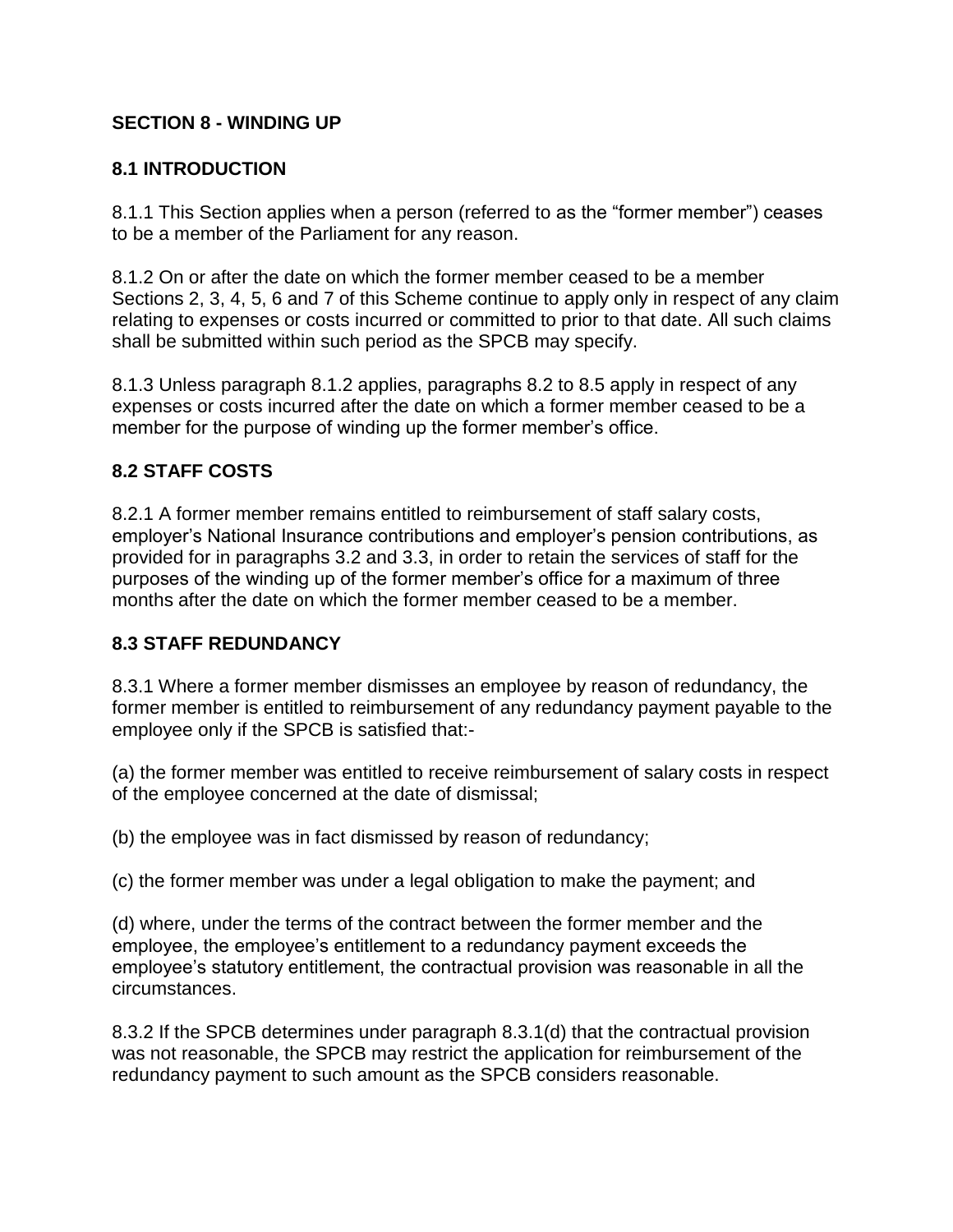## <span id="page-24-0"></span>**8.4 OFFICE WINDING-UP COSTS**

8.4.1 A former member is entitled to reimbursement of the costs reasonably incurred in the closing down of a local parliamentary office subject to a limit equivalent to one third of the limit on entitlement to reimbursement of office costs which would otherwise have been applicable to that former member.

## <span id="page-24-1"></span>**8.5 TIME LIMIT FOR SUBMISSION OF CLAIMS**

<span id="page-24-2"></span>8.5.1 A former member shall submit any claims under paragraphs 8.2 to 8.4 within six months from the date on which the former member ceased to be a member, or, if that is not possible, within such longer period as the SPCB may allow.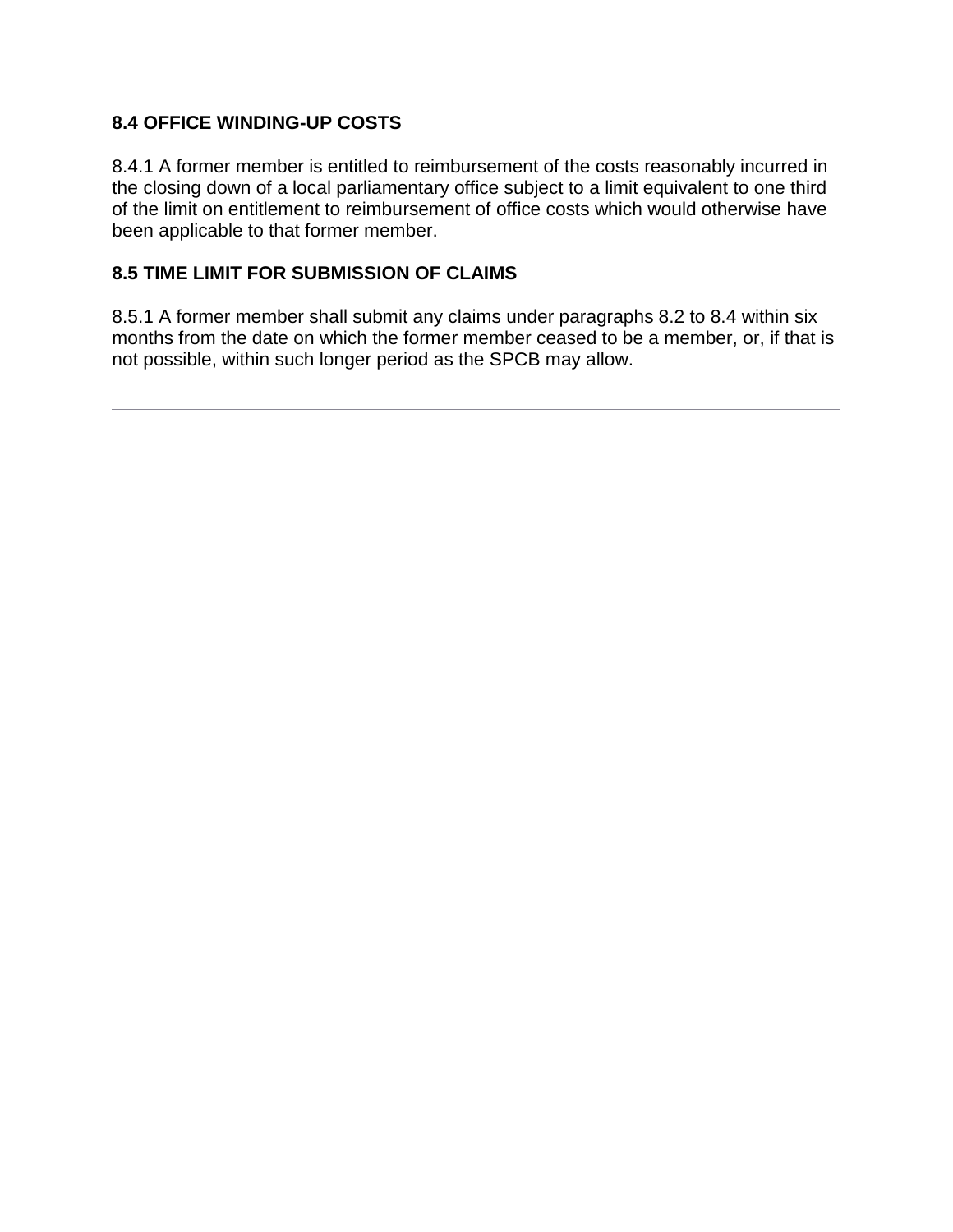#### **SECTION 9 - DEFINITIONS**

9.1.1 The following definitions apply to the Scheme:-

"claim" means a claim or application under the Scheme for reimbursement of expenses or costs;

"close family member", in relation to a member, means-

(a) a spouse, civil partner or cohabiting partner of the member; or

(b) a parent, child, grandparent, grandchild, sibling, uncle, aunt, nephew or niece of the member or of a person mentioned in sub-paragraph (a);

"connected person", in relation to a member, means a business partner or a business associate of the member or any organisation (other than a party political organisation) in which the member concerned or a close family member has an interest;

"cost of overnight accommodation" means the actual cost incurred by the member, or, as the case may be, member of staff, volunteer or intern (inclusive of the cost of any evening meal and breakfast) subject to the limit per night specified in the Schedule of Rates;

"cost of travel" means-

(a) the actual cost of any travel ticket purchased or fare paid in making a journey, or part of a journey, by public transport;

(b) in respect of a journey, or part of a journey, by means of a motor vehicle (excluding a hired motor vehicle), motor cycle or bicycle, such amount per mile as is prescribed from time to time as the rate applicable for vehicles of those kinds in section 230(2) of the Income Tax (Earnings and Pensions) Act 2003 (or any re-enactment of that provision);

(c) in exceptional circumstances, with the approval of the SPCB, the actual cost of motor vehicle hire and associated fuel costs;

(d) tolls and car parking charges;

"constituency" and "region" refer to the constituencies and regions provided for by Schedule 1 to the Scotland Act 1998 (or any re-enactment of that provision);

"constituency member" means a member of the Parliament for a constituency;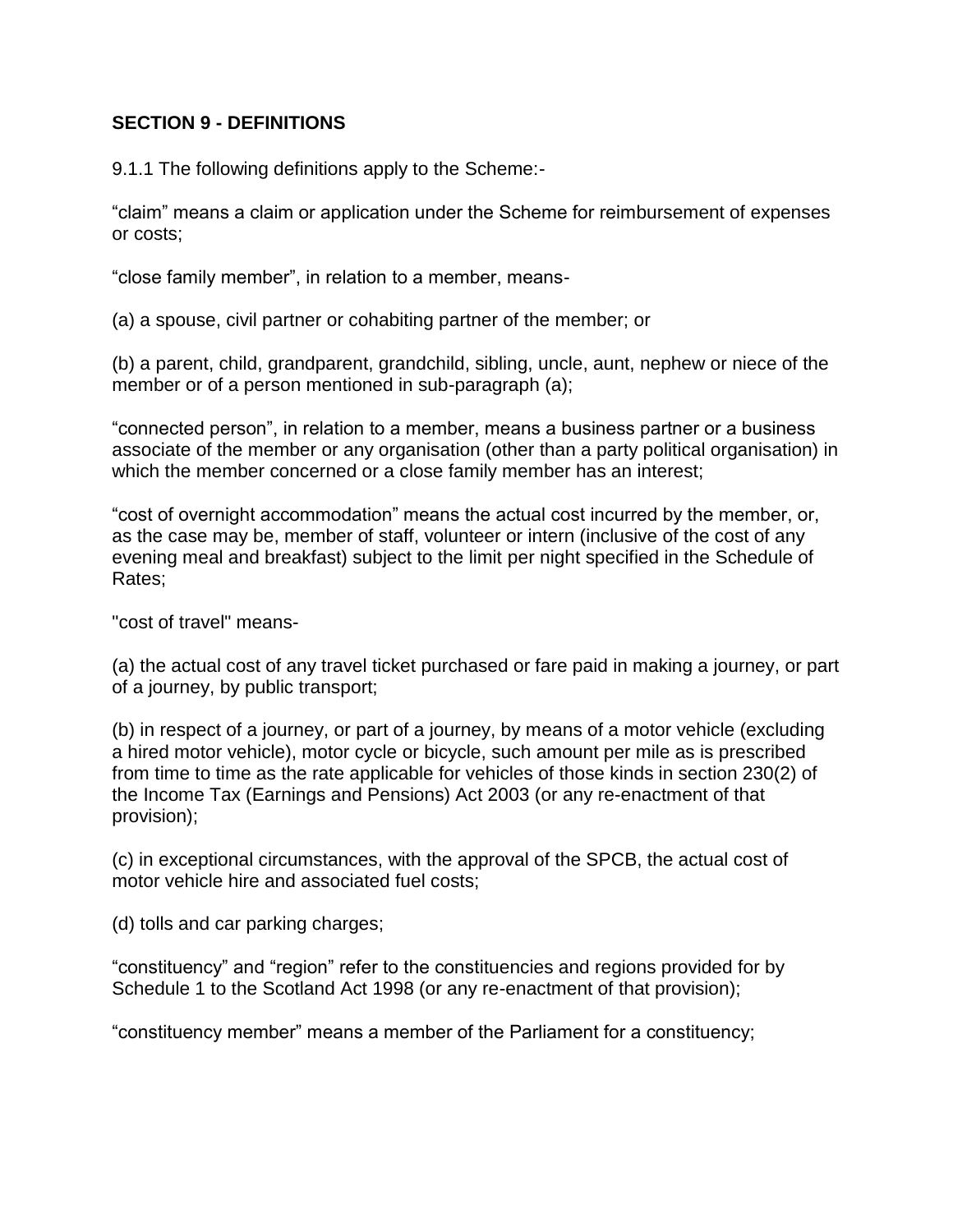"disability" has the same meaning as in section 1 of the Disability Discrimination Act 1995 (or any re-enactment of that provision), and "disabled" is to be construed accordingly;

" Edinburgh " (except in paragraph 5.1.3) means a constituency listed in Group One of Annex A;

"financial year" means the year from 1 April to 31 March;

"improper claim" means a claim in respect of expenses or costs which have either not in fact been incurred or have not been incurred for a purpose permitted by the Scheme;

"member", except where the context otherwise requires, means a member of the Parliament;

"other residence" means any residential property (other than a member's main residence) which is owned by a member and which that member has regularly occupied as a residence;

"Parliament" means the Scottish Parliament;

"parliamentary duties" means any task or function which a member could reasonably be expected to carry out in that member's capacity as a member, including but not limited to:-

(a) attending a meeting of the Parliament;

(b) attending a meeting of a committee or sub-committee of the Parliament on which the member sits or which the member is required to attend, or attending such a meeting for some other valid reason relating only to the business of the committee or subcommittee;

(c) undertaking research or administrative functions which relate directly to, or are in connection with, the business of the Parliament;

(d) attending meetings for the purpose of representing electors or explaining the application of policy or meeting a member of the public residing in the constituency or region from which that member was returned;

(e) attending parliamentary party group meetings in Edinburgh or, with the prior approval of the SPCB, any other place in Scotland ;

(f) attending a meeting, ceremony or official function which relates directly to, or is in connection with, the business of the Parliament;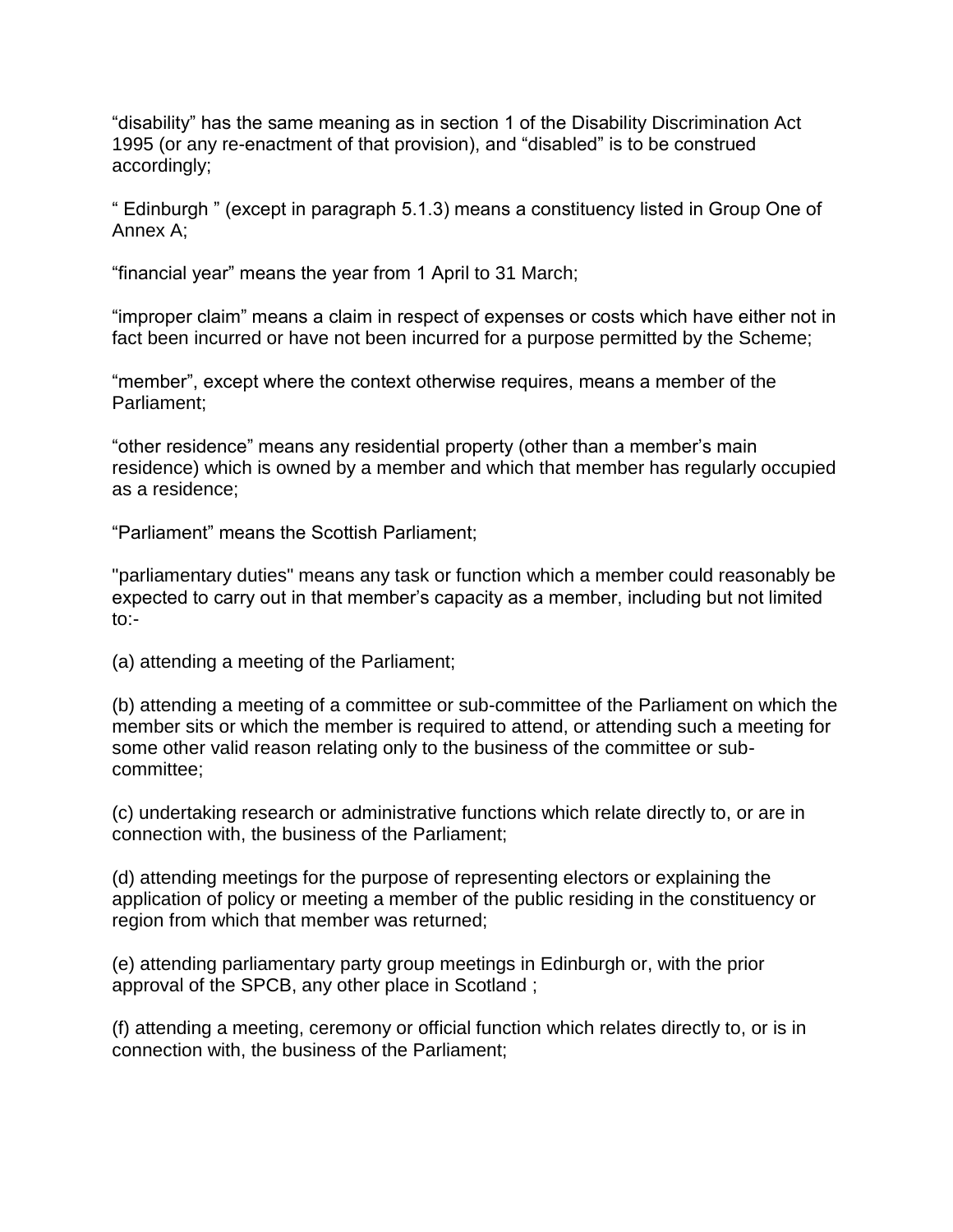(g) attending an international conference which relates directly to, or is in connection with, the business of the Parliament with the prior approval of the SPCB;

but does not include a member's activities which are in relation to that member's role as a party spokesperson or representative;

"pool" means any arrangement by which two or more members jointly engage staff;

"public transport" means any service or services provided to the public at large for the carriage of passengers by road, rail, air or sea;

"regional member" means a member of the Parliament for a region;

"reimbursement" means either a payment by the SPCB to a member in respect of an expense or cost incurred by that member, or a payment made by the SPCB on behalf of a member either to a third party to whom that member has an obligation to make payment or to a member of staff to whom that member has requested that payment be made;

"Schedule of Rates" means the schedule published from time to time by the SPCB specifying the various limits on expenses or costs which can be reimbursed under this Scheme;

"Scheme" means the Reimbursement of Members' Expenses Scheme;

"Scheme Principles" means the principles in paragraph 1.1.2;

"SPCB" means the Scottish Parliamentary Corporate Body;

<span id="page-27-0"></span>"staff" means any person or persons in respect of whom a member is entitled to reimbursement of staff costs under Section 3 and a "member of staff" is to be construed accordingly.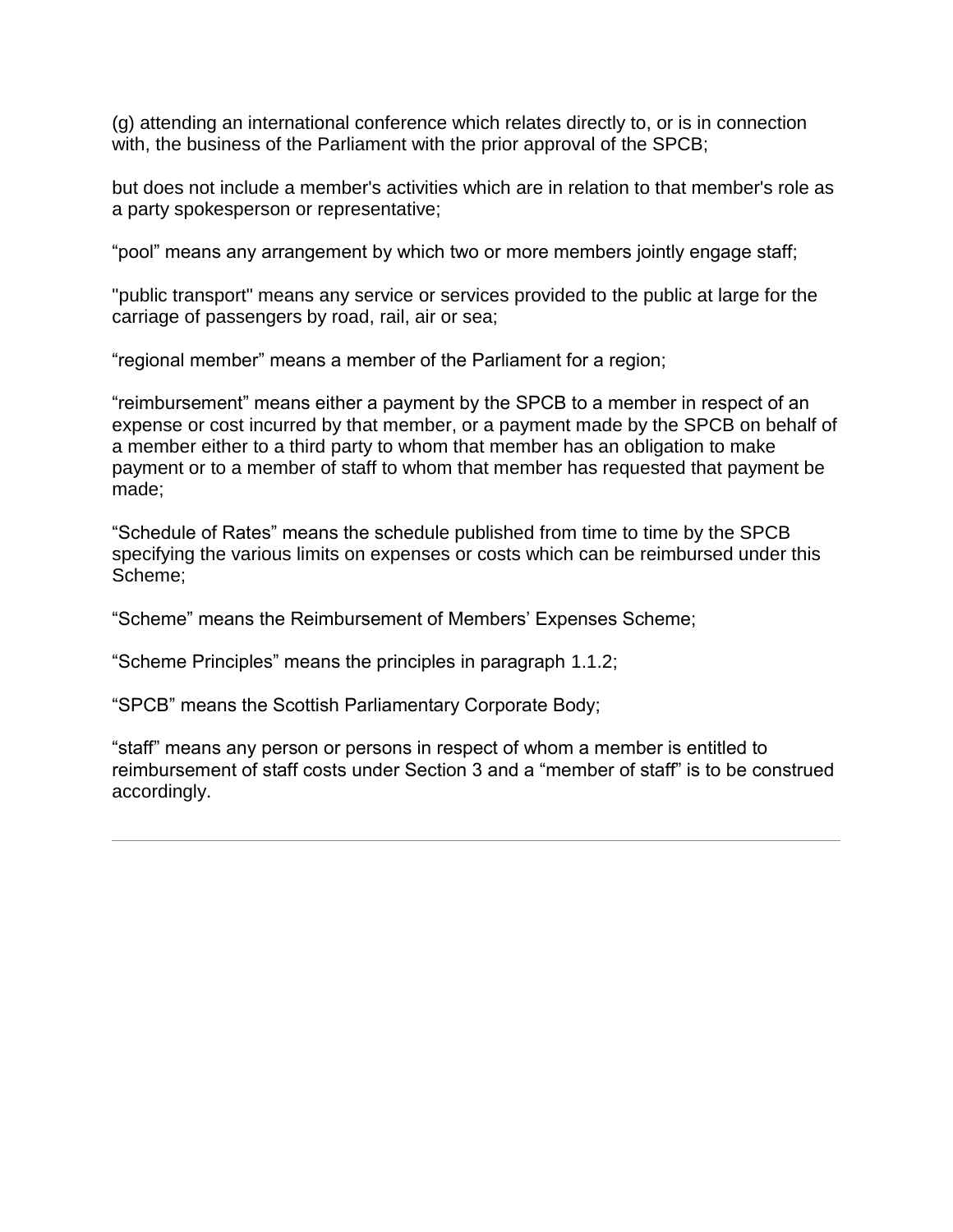# **ANNEX A: GROUPS OF CONSTITUENCIES FOR ENTITLEMENT TO ACCOMMODATION IN EDINBURGH**

<span id="page-28-0"></span>

| <b>Group One</b>           | <b>Group Two</b>               | <b>Group Three</b>                  |  |
|----------------------------|--------------------------------|-------------------------------------|--|
| <b>Edinburgh Central</b>   | <b>Airdrie and Shotts</b>      | Aberdeen Central                    |  |
| <b>Edinburgh East and</b>  | <b>Central Fife</b>            | Aberdeen North                      |  |
| Musselburgh                | Coatbridge and Chryston        | Aberdeen South                      |  |
| Edinburgh North and Leith  | <b>Cumbernauld and Kilsyth</b> | Angus                               |  |
| <b>Edinburgh Pentlands</b> | Dundee East                    | <b>Argyll and Bute</b>              |  |
| <b>Edinburgh South</b>     | Dundee West                    | Ayr                                 |  |
| <b>Edinburgh West</b>      | <b>Dunfermline East</b>        | <b>Banff and Buchan</b>             |  |
| Linlithgow                 | <b>Dunfermline West</b>        | Caithness, Sutherland and           |  |
| Livingston                 | East Lothian                   | <b>Easter Ross</b>                  |  |
| Midlothian                 | <b>Falkirk East</b>            | Carrick, Cumnock and Doon           |  |
|                            | <b>Falkirk West</b>            | Valley                              |  |
|                            | <b>Glasgow Anniesland</b>      | Clydebank & Milngavie               |  |
|                            | <b>Glasgow Baillieston</b>     | Clydesdale                          |  |
|                            | <b>Glasgow Cathcart</b>        | <b>Cunninghame North</b>            |  |
|                            | Glasgow Govan                  | <b>Cunninghame South</b>            |  |
|                            | <b>Glasgow Kelvin</b>          | Dumbarton                           |  |
|                            | <b>Glasgow Maryhill</b>        | <b>Dumfries</b>                     |  |
|                            | <b>Glasgow Pollok</b>          | <b>East Kilbride</b>                |  |
|                            | <b>Glasgow Rutherglen</b>      | Eastwood                            |  |
|                            | <b>Glasgow Shettleston</b>     | <b>Galloway and Upper Nithsdale</b> |  |
|                            | <b>Glasgow Springburn</b>      | Gordon                              |  |
|                            | Hamilton North and Bellshill   | Greenock and Inverclyde             |  |
|                            | <b>Hamilton South</b>          | <b>Inverness East, Nairn and</b>    |  |
|                            | Kirkcaldy                      | Lochaber                            |  |
|                            | Motherwell and Wishaw          | Kilmarnock and Loudoun              |  |
|                            | North East Fife                | Moray                               |  |
|                            | Ochil                          | <b>North Tayside</b>                |  |
|                            | <b>Paisley North</b>           | Orkney                              |  |
|                            | <b>Paisley South</b>           | Ross, Skye and Inverness            |  |
|                            | Perth                          | West                                |  |
|                            | <b>Stirling</b>                | Roxburgh and Berwickshire           |  |
|                            | Strathkelvin and Bearsden      | Shetland                            |  |
|                            | Tweeddale, Ettrick and         | West Aberdeenshire and              |  |
|                            | Lauderdale                     | Kincardine                          |  |
|                            |                                | <b>West Renfrewshire</b>            |  |
|                            |                                | Western Isles                       |  |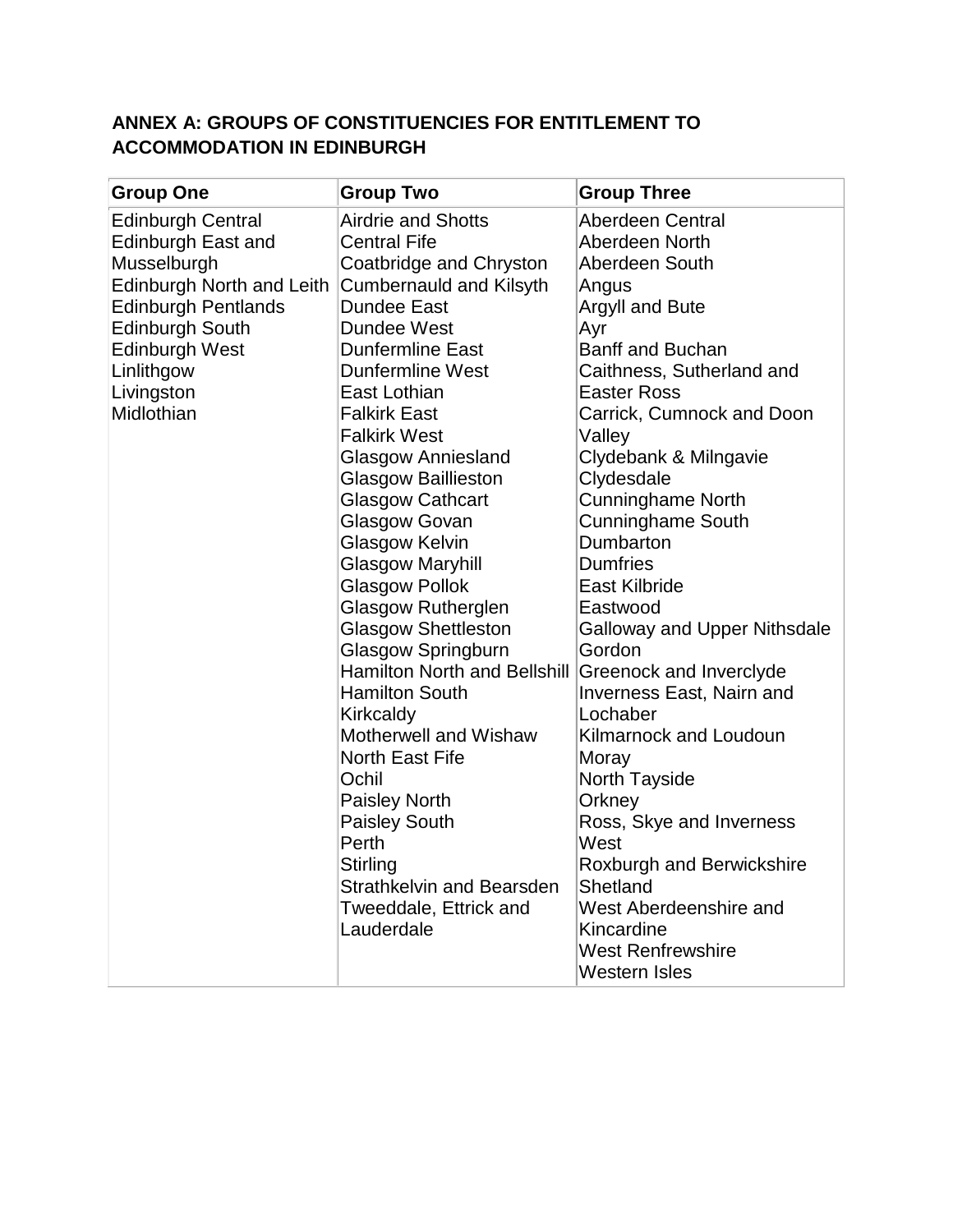## **ANNEX B: CONSTITUENCIES AND REGIONS FOR ENTITLEMENT TO OVERNIGHT ACCOMMODATION OUTSIDE EDINBURGH**

#### **Constituencies**

Argyll and Bute Caithness , Sutherland and Easter Ross Galloway and Upper Nithsdale Inverness East, Nairn & Lochaber North Tayside **Orkney** Ross, Skye and Inverness West Roxburgh and Berwickshire **Shetland** West Aberdeenshire and Kincardine Western Isles

#### **Regions**

<span id="page-29-0"></span>Highlands & Islands Mid Scotland and Fife North East Scotland South of Scotland